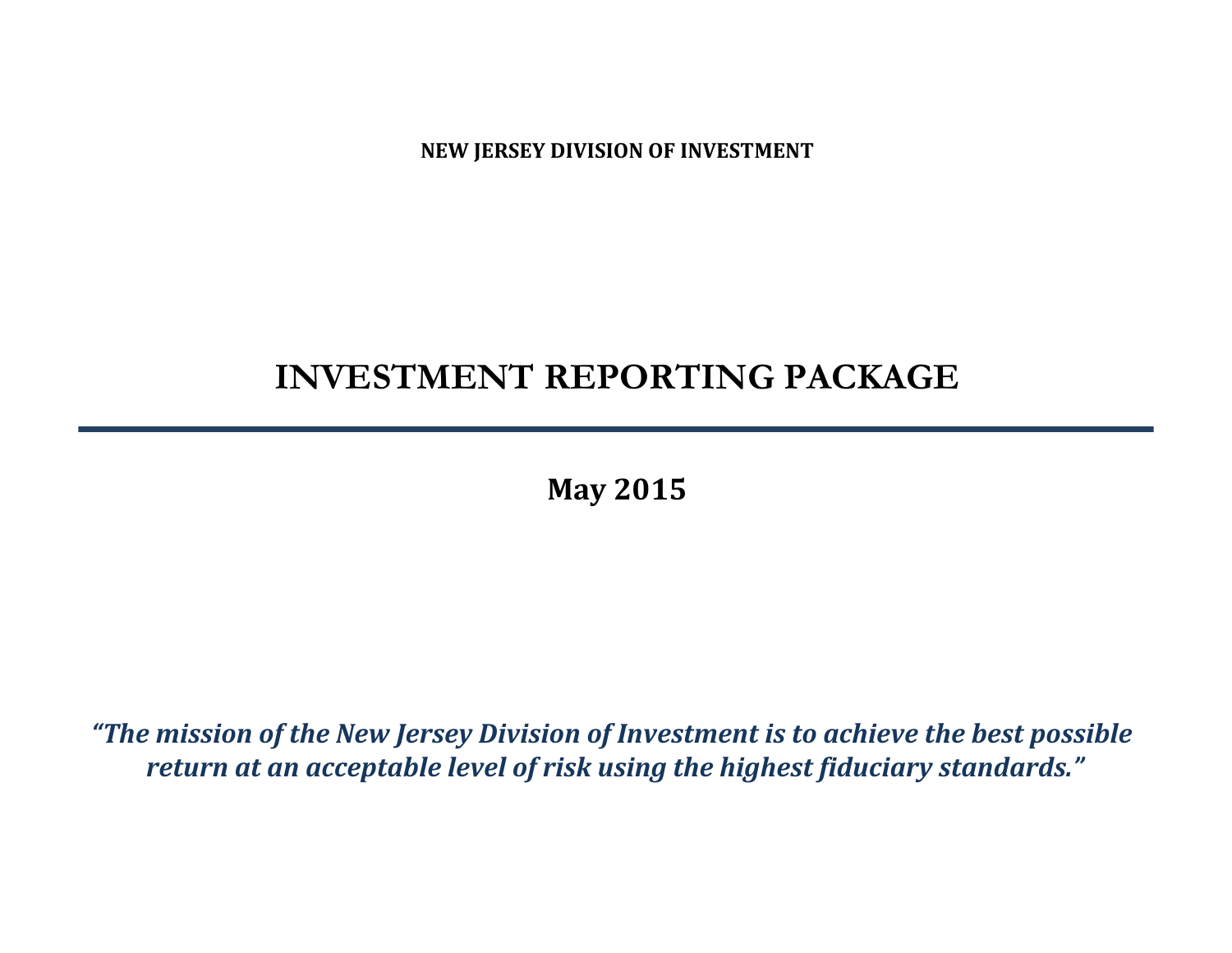# **New Jersey Division of Investment Actual Allocation vs FY 2015 Investment Plan Target 05/31/15**

|                                    | <b>Actual</b>       |          |             |              |
|------------------------------------|---------------------|----------|-------------|--------------|
|                                    | <b>Allocation %</b> | Target % | Difference% | Allocation\$ |
| Absolute Return/Risk Mitigation    | 4.25%               | 4.00%    | 0.25%       | 3,362.17     |
| <b>Risk Mitigation</b>             | 4.25%               | 4.00%    | 0.25%       | 3,362.17     |
| Cash Equivalents <sup>(1)</sup>    | 4.71%               | 5.00%    | $-0.29%$    | 3,729.00     |
| Short Term Cash Equivalents        | 0.91%               | 0.00%    | 0.91%       | 721.30       |
| <b>TIPS</b>                        | 2.12%               | 1.50%    | 0.62%       | 1,675.26     |
| <b>US Treasuries</b>               | 0.76%               | 1.75%    | $-0.99%$    | 604.02       |
| <b>Total Liquidity</b>             | 8.50%               | 8.25%    | 0.25%       | 6,729.58     |
| <b>Investment Grade Credit</b>     | 10.30%              | 10.00%   | 0.30%       | 8,149.93     |
| Public High Yield                  | 2.06%               | 2.00%    | 0.06%       | 1,627.88     |
| <b>Global Diversified Credit</b>   | 2.93%               | 3.50%    | $-0.61%$    | 2,315.87     |
| Credit Oriented Hedge Funds        | 3.72%               | 4.00%    | $-0.28%$    | 2,947.17     |
| Debt Related Private Equity        | 0.99%               | 1.00%    | $-0.01%$    | 784.19       |
| <b>Debt Related Real Estate</b>    | 0.48%               | 1.00%    | $-0.52%$    | 383.18       |
| Police and Fire Mortgage Program   | 1.16%               | 1.10%    | 0.06%       | 915.55       |
| <b>Total Income</b>                | 21.64%              | 22.60%   | $-0.96%$    | 17,123.77    |
| Commodities                        | 0.79%               | 1.00%    | $-0.21%$    | 629.01       |
| <b>Private Real Assets</b>         | 1.48%               | 2.00%    | $-0.52%$    | 1,174.42     |
| <b>Equity Related Real Estate</b>  | 4.04%               | 4.25%    | $-0.33%$    | 3,198.02     |
| <b>Total Real Return</b>           | 6.32%               | 7.25%    | $-0.93%$    | 5,001.45     |
| <b>US Equity</b>                   | 29.05%              | 27.25%   | 1.80%       | 22,988.75    |
| Non-US Developed Markets Equity    | 11.11%              | 12.00%   | $-0.89%$    | 8,793.45     |
| <b>Emerging Markets Equity</b>     | 5.71%               | 6.40%    | $-0.69%$    | 4,519.40     |
| <b>Equity Oriented Hedge Funds</b> | 4.44%               | 4.00%    | 0.44%       | 3,515.60     |
| <b>Buyouts/Venture Capital</b>     | 8.13%               | 8.25%    | $-0.12%$    | 6,433.25     |
| <b>Total Global Growth</b>         | 58.44%              | 57.90%   | 0.54%       | 46,250.45    |
| Opportunistic Private Equity       | 0.25%               | 0.00%    | 0.23%       | 197.15       |
| <b>Other Cash and Receivables</b>  | 0.61%               | 0.00%    | 0.61%       | 483.45       |
| <b>Total Pension Fund</b>          | 100.00%             | 100.00%  | 0.00%       | 79,148.02    |

**1 The cash aggregate comprises the two common fund cash accounts, in addition to the seven plan cash accounts.** 

**Totals may not equal sum of components due to rounding.**

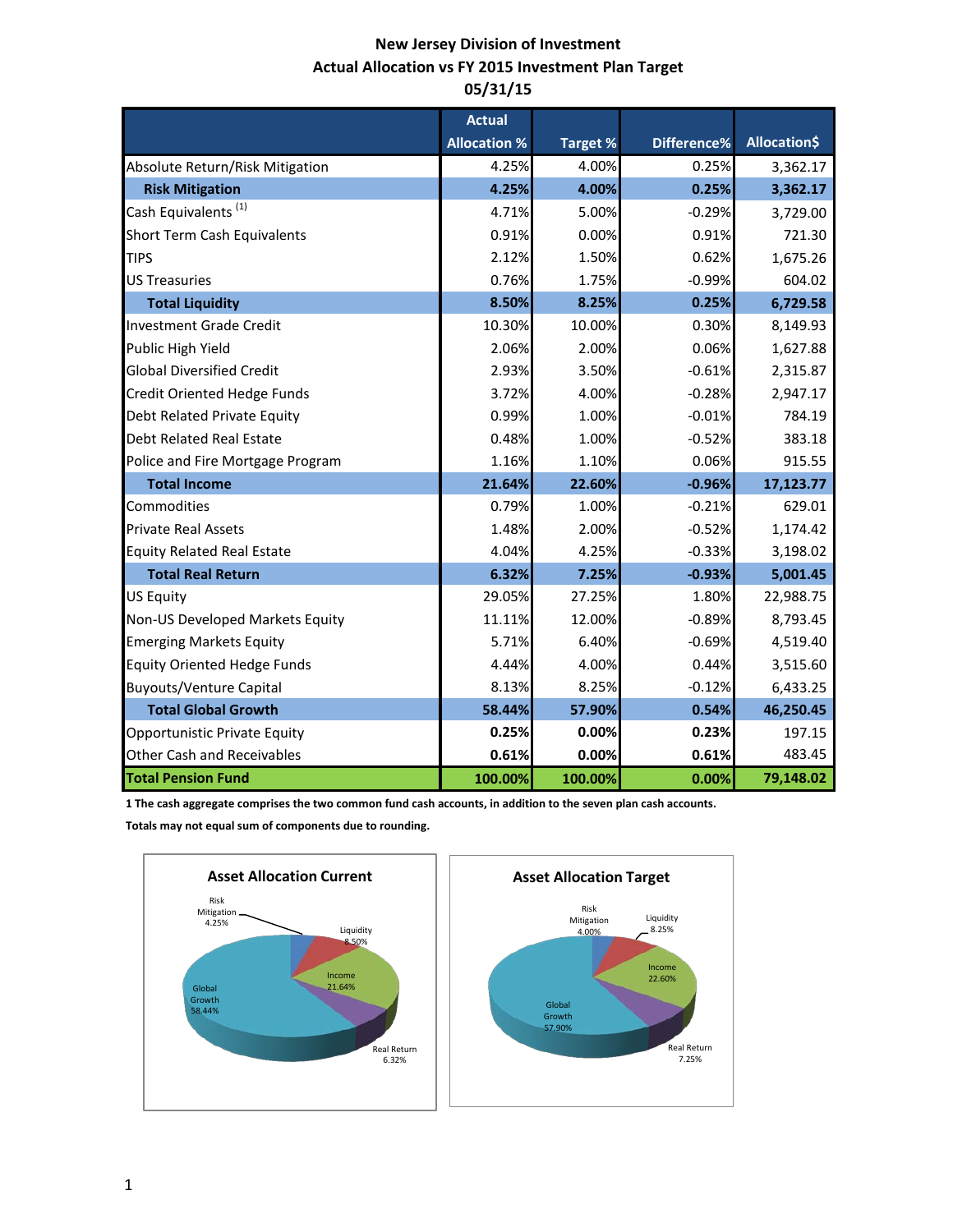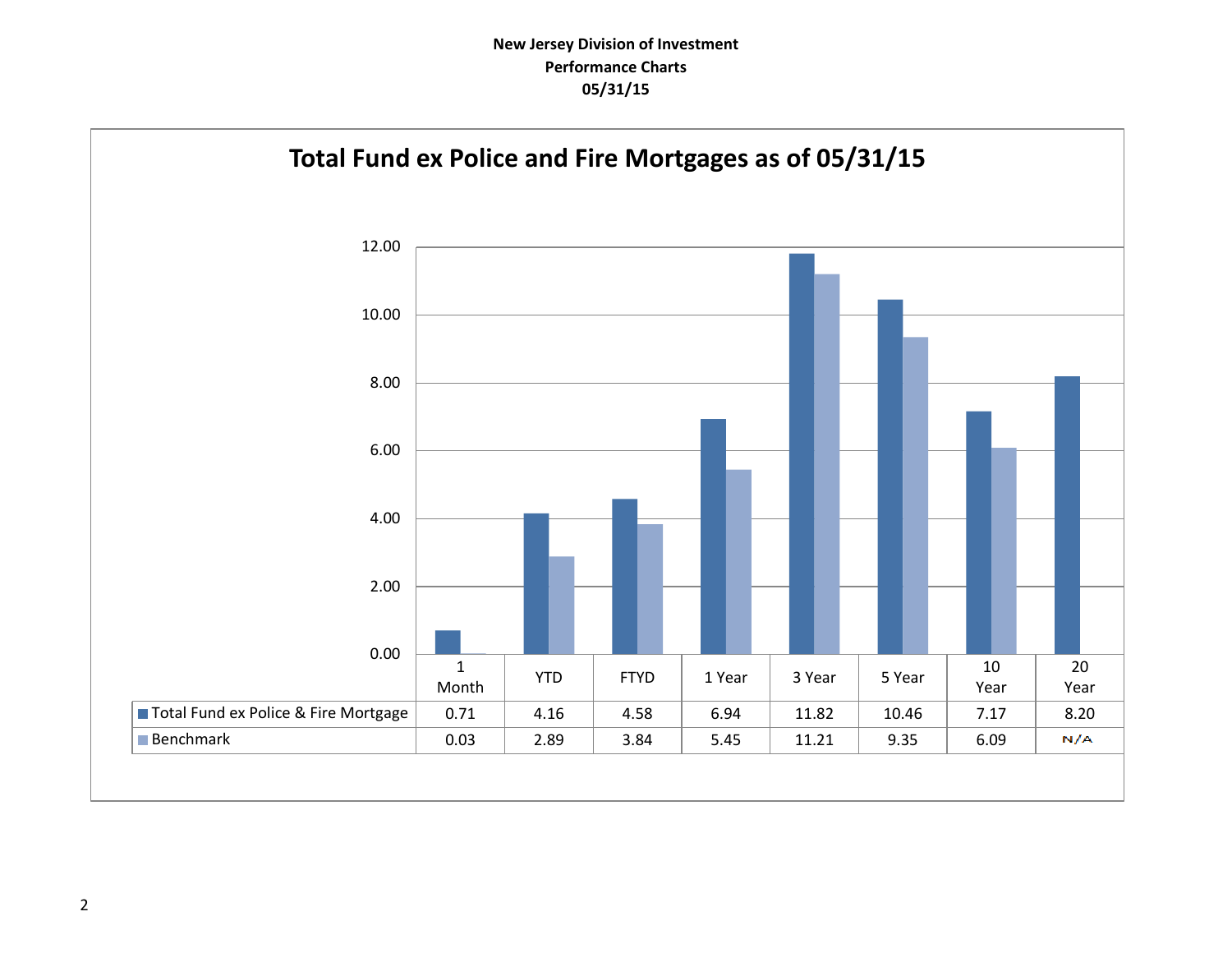# **New Jersey Division of Investment Performance Charts 05/31/15**



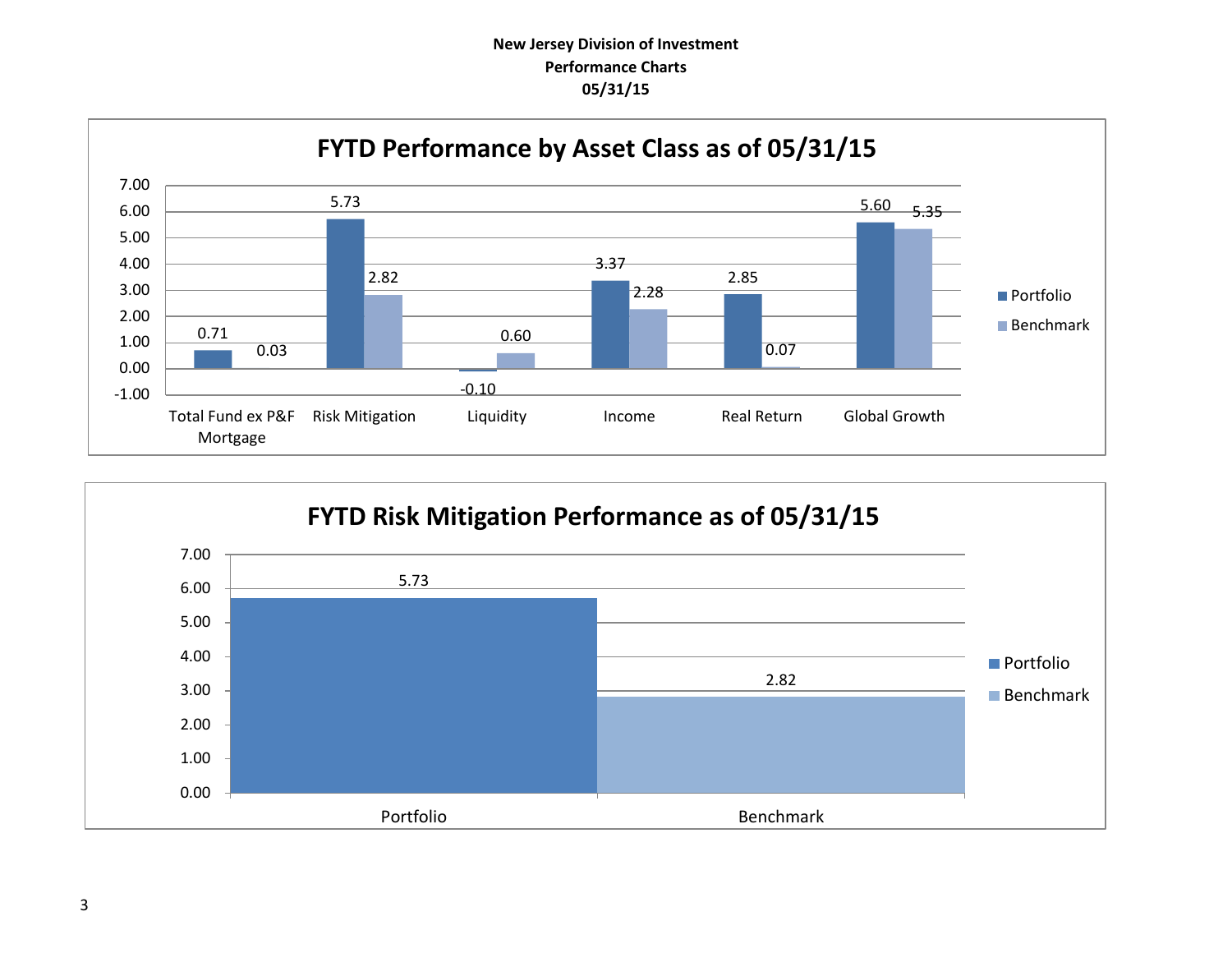## **New Jersey Division of Investment Performance Charts 05/31/15**





\* Reported on a 1 month lag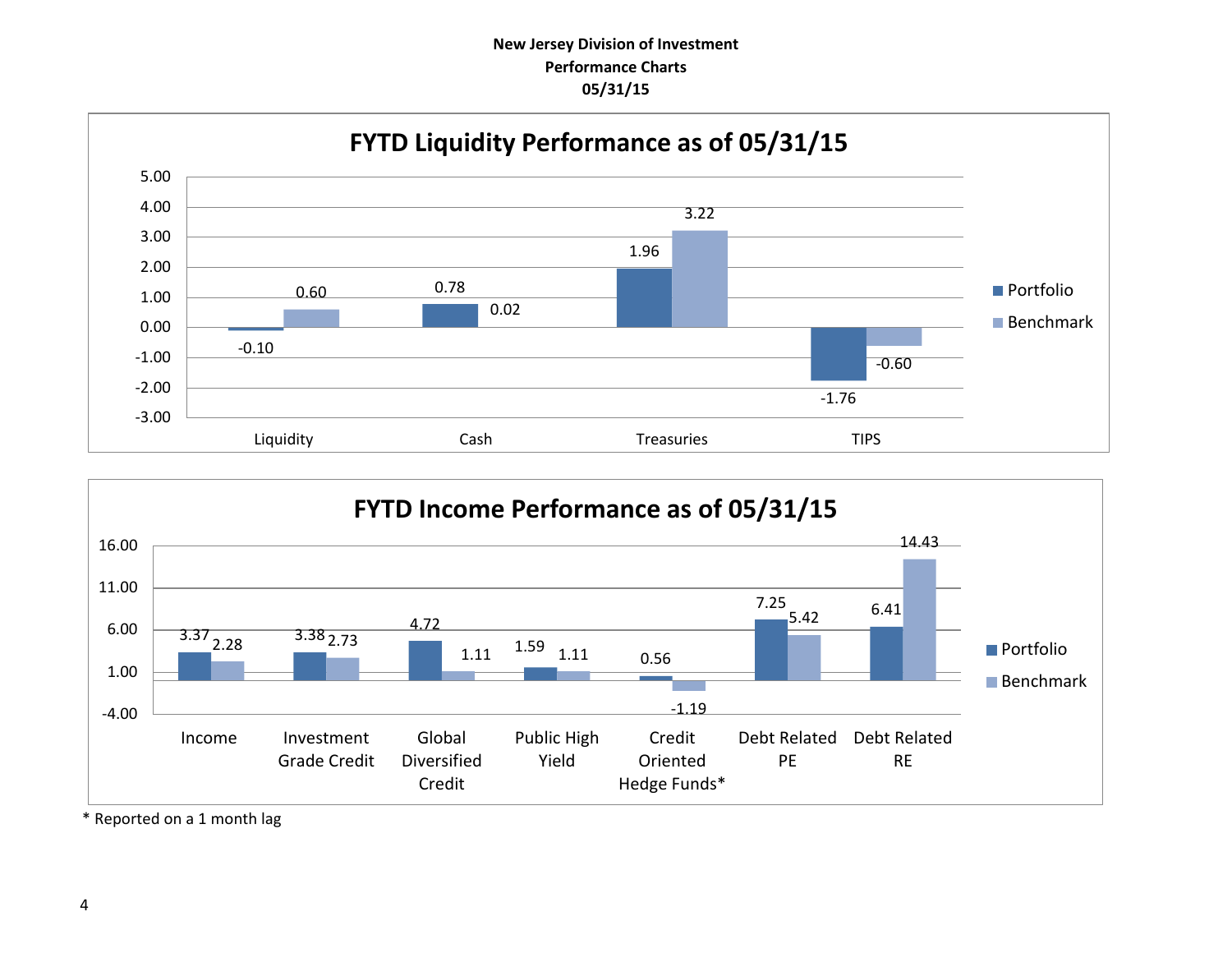## **New Jersey Division of Investment Performance Charts 05/31/15**





\*Reported on a 1 month lag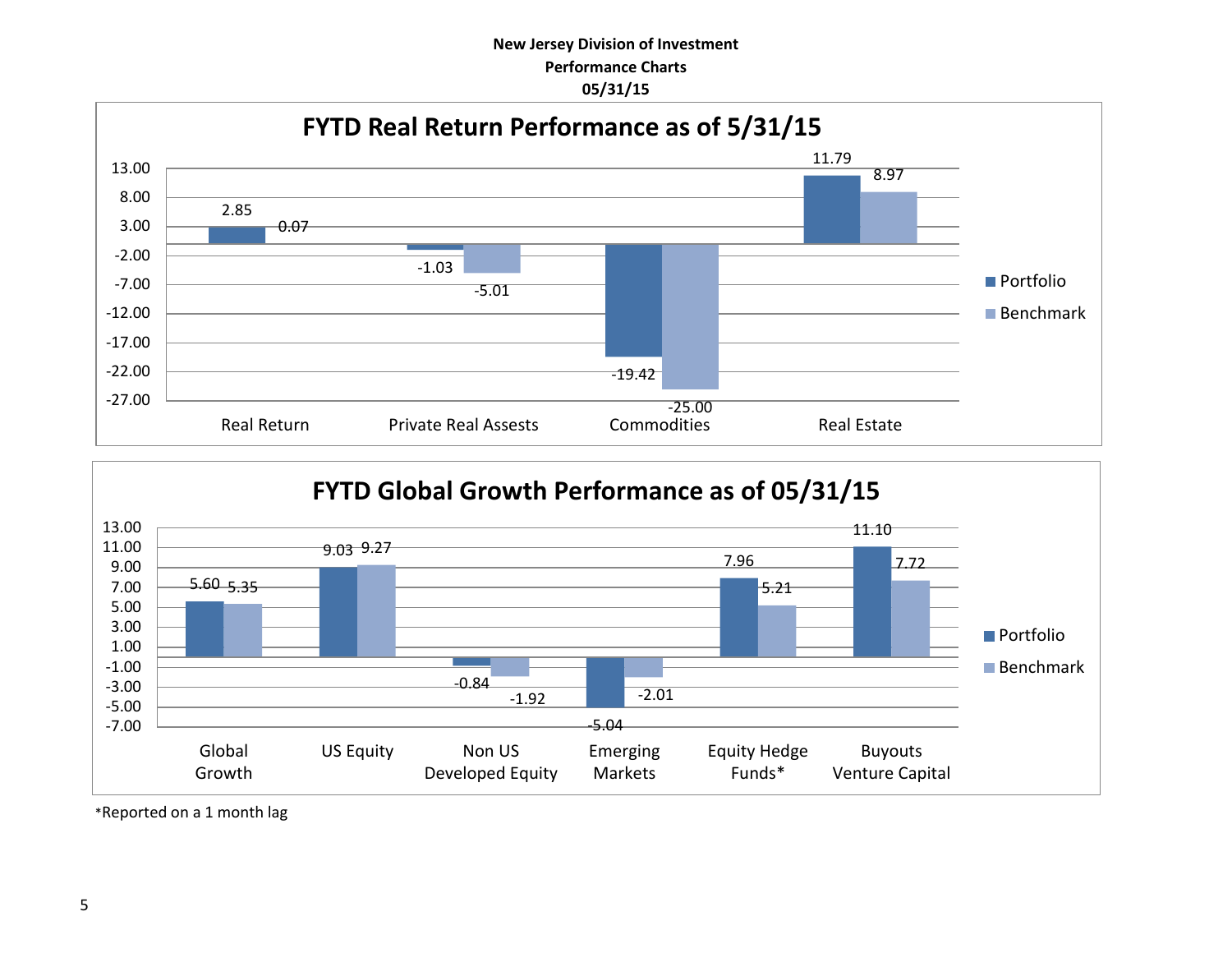#### **New Jersey Division of Investment**

**Pension Fund Performance Versus Benchmark**

| 05/31/15                                                       |         |            |             |         |         |         |          |  |
|----------------------------------------------------------------|---------|------------|-------------|---------|---------|---------|----------|--|
|                                                                | 1 month | <b>YTD</b> | <b>FYTD</b> | 1 Year  | 3 Years | 5 Years | 10 Years |  |
| Domestic Equity with Cash, Hedges, Miscellaneous               | 1.59    | 4.34       | 9.02        | 11.97   | 20.01   | 16.50   | 9.31     |  |
| S&P 1500 Composite                                             | 1.33    | 3.42       | 9.27        | 11.81   | 19.71   | 16.55   | 8.34     |  |
| Equity Only (Ex Cash)                                          | 1.59    | 4.35       | 9.03        | 12.01   | 20.35   | 16.85   | 9.48     |  |
| <b>Equity Only-Diversified Fund</b>                            | 1.60    | 4.34       | 9.09        | 11.98   | 19.46   |         |          |  |
| <b>Equity Only-Concentrated Fund</b>                           | 1.58    | 4.38       | 8.97        | 12.05   | 21.80   |         |          |  |
| Domestic Fixed Income with Cash, Hedges, Miscellaneous         | 0.15    | 2.02       | 2.62        | 3.30    | 3.97    | 7.25    | 6.99     |  |
| <b>Fixed Income Blended Benchmark</b>                          | (0.32)  | 1.86       | 2.10        | 2.36    | 3.36    | 6.71    | 5.88     |  |
| <b>Investment Grade</b>                                        | (0.18)  | 1.55       | 2.53        | 2.67    | 2.42    | 6.53    | 6.45     |  |
| <b>Investment Grade Blended Benchmark</b>                      | (0.56)  | 1.00       | 2.44        | 2.51    | 2.00    | 7.33    | 6.19     |  |
| High Yield                                                     | 0.98    | 3.46       | 3.39        | 5.79    | 11.47   | 11.35   |          |  |
| <b>Barclays High Yield Index</b>                               | 0.30    | 4.07       | 1.11        | 1.95    | 8.10    | 9.21    |          |  |
| <b>International Equity with Cash, Hedges, Miscellaneous</b>   | (1.27)  | 6.60       | (1.78)      | (0.06)  | 11.49   | 6.37    | 4.93     |  |
| <b>MSCI All World Country Index (ex US)</b>                    | (1.56)  | 7.02       | (2.54)      | (0.90)  | 12.61   | 8.09    | 6.04     |  |
| <b>Custom International Equity Markets Index</b>               | (1.91)  | 6.82       | (1.86)      | (0.06)  | 11.93   |         |          |  |
| Developed Markets Equity                                       | (0.29)  | 7.93       | (0.84)      | 0.45    | 15.10   |         |          |  |
| Custom International Equity Developed Markets Index            | (0.81)  | 7.45       | (1.92)      | (0.55)  | 14.90   |         |          |  |
| <b>Emerging Markets Equity</b>                                 | (3.51)  | 3.43       | (5.04)      | (2.56)  | 5.29    |         |          |  |
| Custom International Equity Emerging Markets Index             | (3.94)  | 5.50       | (2.01)      | 0.45    | 6.45    |         |          |  |
| <b>Alternative Investments</b>                                 | 1.41    | 4.37       | 5.89        | 9.85    | 11.07   | 10.43   |          |  |
| <b>Hedge Funds</b>                                             | 0.42    | 3.66       | 4.94        | 7.19    | 8.66    | 7.23    |          |  |
| HFRI Fund of Funds Composite (one month lag)                   | 0.32    | 3.24       | 5.16        | 6.40    | 5.60    | 3.41    |          |  |
| <b>Private Equity</b>                                          | 2.78    | 6.72       | 10.58       | 17.43   | 17.28   | 15.36   |          |  |
| Cambridge Associates (Data only available quarterly) $1$       | 0.00    | 0.83       | 7.72        | 11.09   | 15.46   | 15.66   |          |  |
| <b>Real Estate</b>                                             | 1.63    | 6.76       | 9.80        | 13.28   | 14.13   | 13.54   |          |  |
| Real Estate Index (Data only available quarterly) <sup>1</sup> | 0.00    | 3.03       | 8.97        | 11.46   | 11.78   | 12.94   |          |  |
| <b>Real Assets/Commodities</b>                                 | 1.47    | (3.69)     | (11.33)     | (7.74)  | (1.68)  | 2.48    |          |  |
| <b>DJUBS TR Index</b>                                          | (2.70)  | (3.23)     | (25.00)     | (24.55) | (7.65)  | (4.18)  |          |  |
| Police & Fire Mortgage Program                                 | 0.29    | 1.96       | 4.38        | 5.87    | 3.29    |         |          |  |
| Plan Cash <sup>2</sup>                                         | 0.08    | 0.54       | 1.02        | 1.08    | 0.53    | 0.42    | 1.70     |  |
| <b>US Treasury Bills (3 month)</b>                             | 0.00    | 0.01       | 0.02        | 0.02    | 0.05    | 0.07    | 1.36     |  |
| <b>Total Pension Fund</b>                                      | 0.71    | 4.13       | 4.57        | 6.93    | 11.71   |         |          |  |
| <b>Total Pension Fund ex Police and Fire Mortgages</b>         | 0.71    | 4.16       | 4.58        | 6.94    | 11.82   | 10.46   | 7.17     |  |
| <b>Total Fund Benchmark</b>                                    | 0.03    | 2.89       | 3.84        | 5.45    | 11.21   | 9.35    | 6.09     |  |

**1 Cambridge Associates & NCREIF (NPI) Benchmarks are only reported on an quarterly basis, non quarter-end months are reported as 0%**

**2 The cash aggregate comprises the seven plan cash accounts**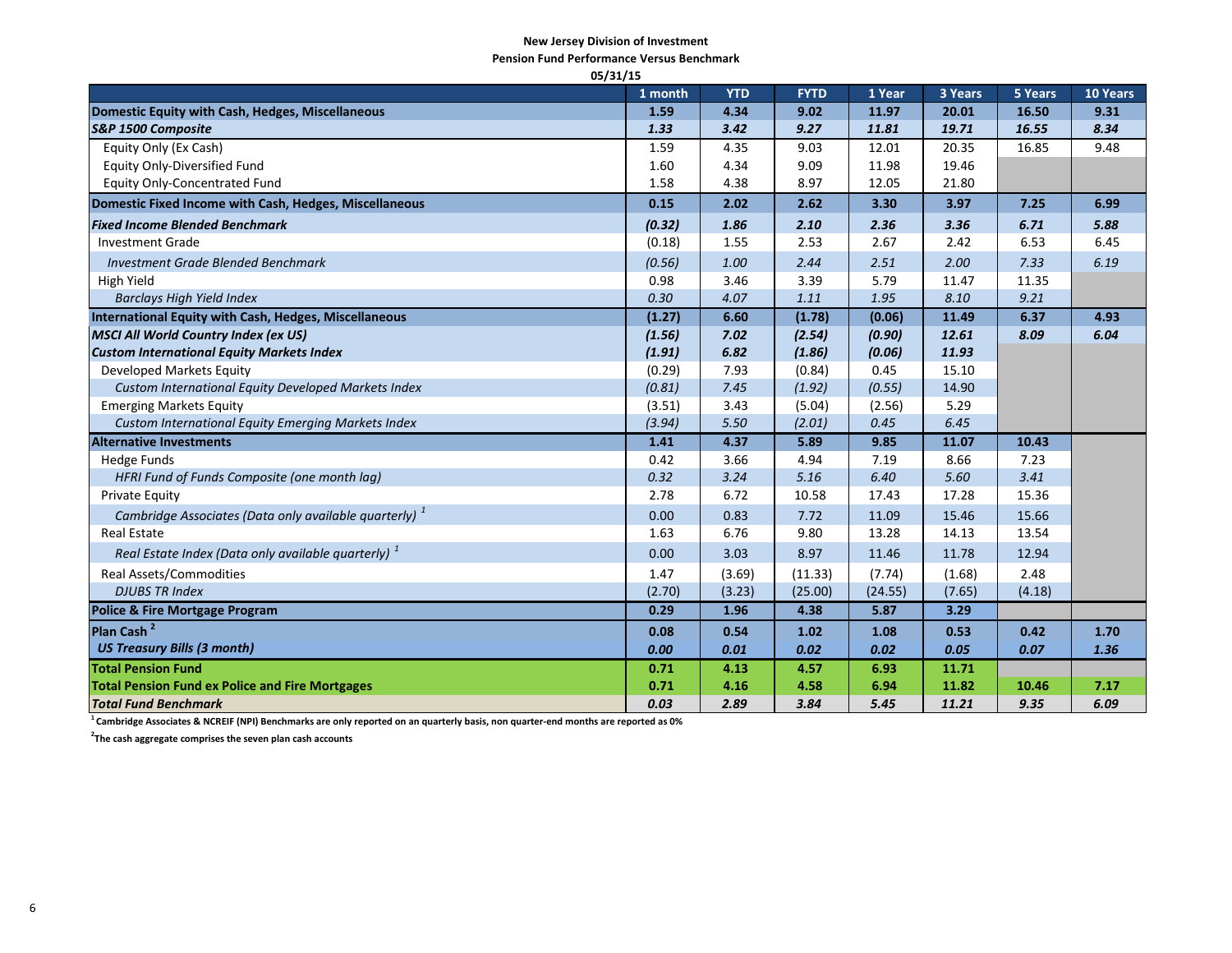# **New Jersey Division of Investment Domestic Equity 05/31/15**

## **Top Holdings**

|                                | % of             |
|--------------------------------|------------------|
| Company                        | <b>Portfolio</b> |
| <b>APPLE INC</b>               | 4.31             |
| <b>MICROSOFT CORP</b>          | 2.36             |
| <b>WALT DISNEY CO.</b>         | 2.09             |
| <b>WELLS FARGO &amp; CO</b>    | 1.68             |
| <b>GOOGLE INC</b>              | 1.58             |
| <b>JPMORGAN CHASE &amp; CO</b> | 1.47             |
| <b>JOHNSON &amp; JOHNSON</b>   | 1.44             |
| <b>MERCK &amp; CO</b>          | 1.41             |
| <b>GENERAL ELECTRIC CO</b>     | 1.39             |
| <b>PFIZER INC</b>              | 1.33             |

# **Portfolio Sector Weightings**

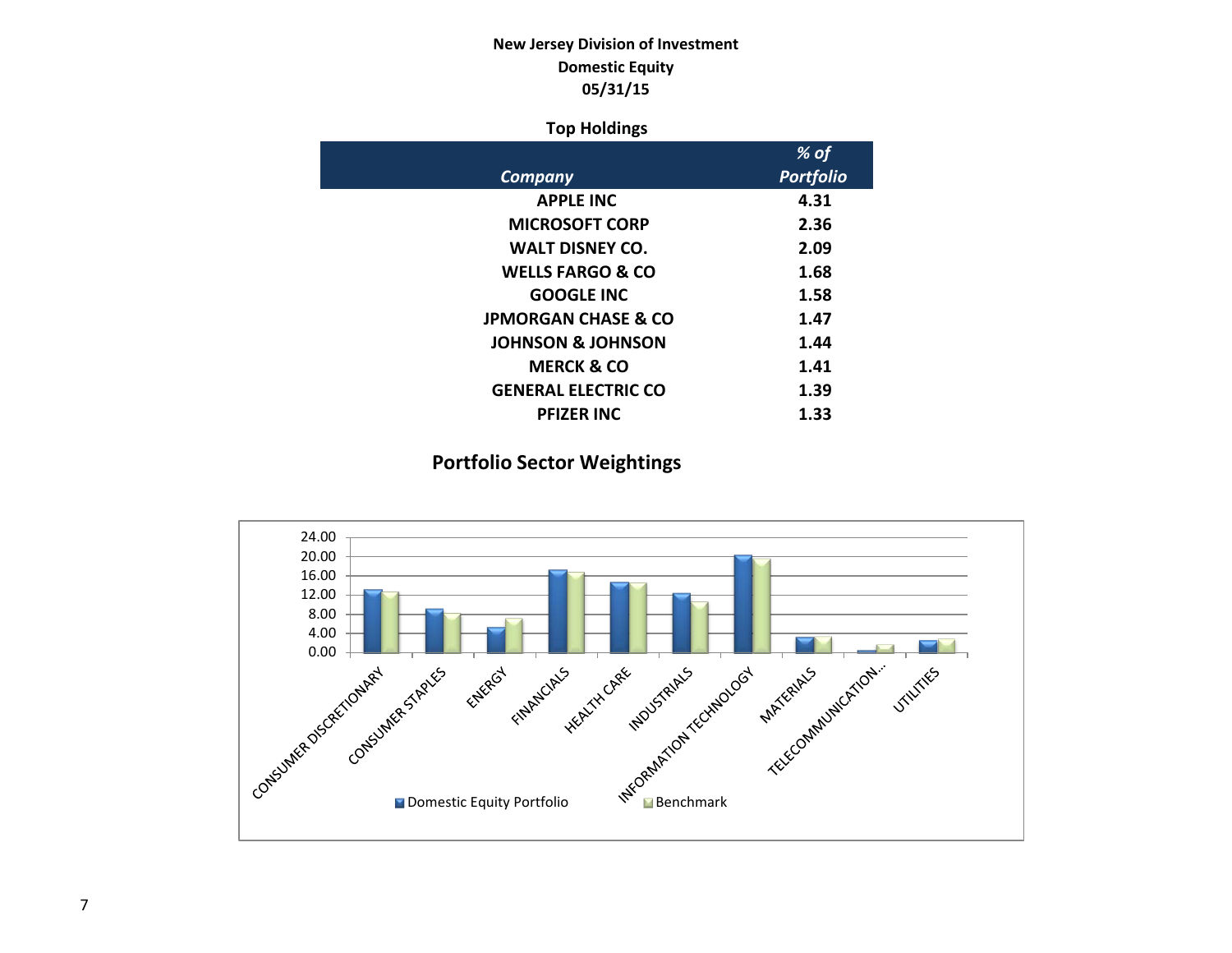## **New Jersey Division of Investment Investment Grade Portfolio 05/31/15**

|                               | <b>Portfolio</b> | Benchmark <sup>(1)</sup> Difference |          |             | Issuer Name <sup>(2)</sup> | Market Valu |
|-------------------------------|------------------|-------------------------------------|----------|-------------|----------------------------|-------------|
| S & P's Quality Rating        | $AA-$            | A+                                  | N/A      | TII         | U.S. Tips                  | 15.92%      |
| Coupon (%)                    | 3.72             | 5.17                                | $-1.45$  | <b>UST</b>  | U.S. Treasury              | 7.96%       |
| Current Yield                 | 3.18             | 4.37                                | $-1.19$  | <b>XOM</b>  | Exxon                      | 2.87%       |
| <b>IDuration</b>              | 5.99             | $*6.85$                             | $-0.86$  | <b>ORCL</b> | Oracle                     | 2.69%       |
| <b>Option Adjusted Spread</b> | 57.85            | 124.90                              | $-67.05$ |             | <b>AT &amp; T</b>          | 2.64%       |
| Convexity                     | 0.18             | 1.43                                | $-1.25$  | <b>AID</b>  | Aid to Israel              | 2.53%       |
| Maturity (yrs)                | 6.75             | $*9.87$                             | $-3.12$  | <b>MP</b>   | Prov of Manitoba           | 2.51%       |

\*This is a custom benchmark

| <b>Maturities</b> | <b>Portfolio</b> | Benchmark <sup>(1)</sup> |
|-------------------|------------------|--------------------------|
| $0-5$ yr          | 44.75            | 0.50                     |
| $5-10$ yr         | 42.59            | 0.85                     |
| 10-15yr           | 6.05             | 10.84                    |
| 15-20yr           | 3.97             | 11.46                    |
| 20-25yr           | 1.69             | 26.07                    |
| 25-30yr           | 0.00             | 46.79                    |
| $>30$ yr          | 0.15             | 3.49                     |
| Unclassified      | 0.80             | 0.00                     |

(1) Barclay's Gov/Credit Long

(2) Includes all affiliated entities

(3) Excluding US Treasuries and Tips

| <b>Portfolio</b> | Benchmark <sup>(1)</sup> Difference |          |              | <b>Issuer Name<sup>(2)</sup></b> | Market Value [%] |
|------------------|-------------------------------------|----------|--------------|----------------------------------|------------------|
| AA-              | $A+$                                | N/A      | TII          | U.S. Tips                        | 15.92%           |
| 3.72             | 5.17                                | $-1.45$  | <b>UST</b>   | U.S. Treasury                    | 7.96%            |
| 3.18             | 4.37                                | $-1.19$  | XOM          | Exxon                            | 2.87%            |
| 5.99             | $*6.85$                             | $-0.86$  | <b>ORCL</b>  | Oracle                           | 2.69%            |
| 57.85            | 124.90                              | $-67.05$ |              | AT & T                           | 2.64%            |
| 0.18             | 1.43                                | $-1.25$  | <b>AID</b>   | Aid to Israel                    | 2.53%            |
| 6.75             | *9.87                               | $-3.12$  | <b>IMP</b>   | Prov of Manitoba                 | 2.51%            |
| ۰k               |                                     |          | AAPL         | Apple                            | 2.33%            |
|                  |                                     |          | <b>ONT</b>   | Prov of Ontario                  | 2.31%            |
|                  |                                     |          | <b>BRCOL</b> | Prov of Brit Columbia            | 1.82%            |

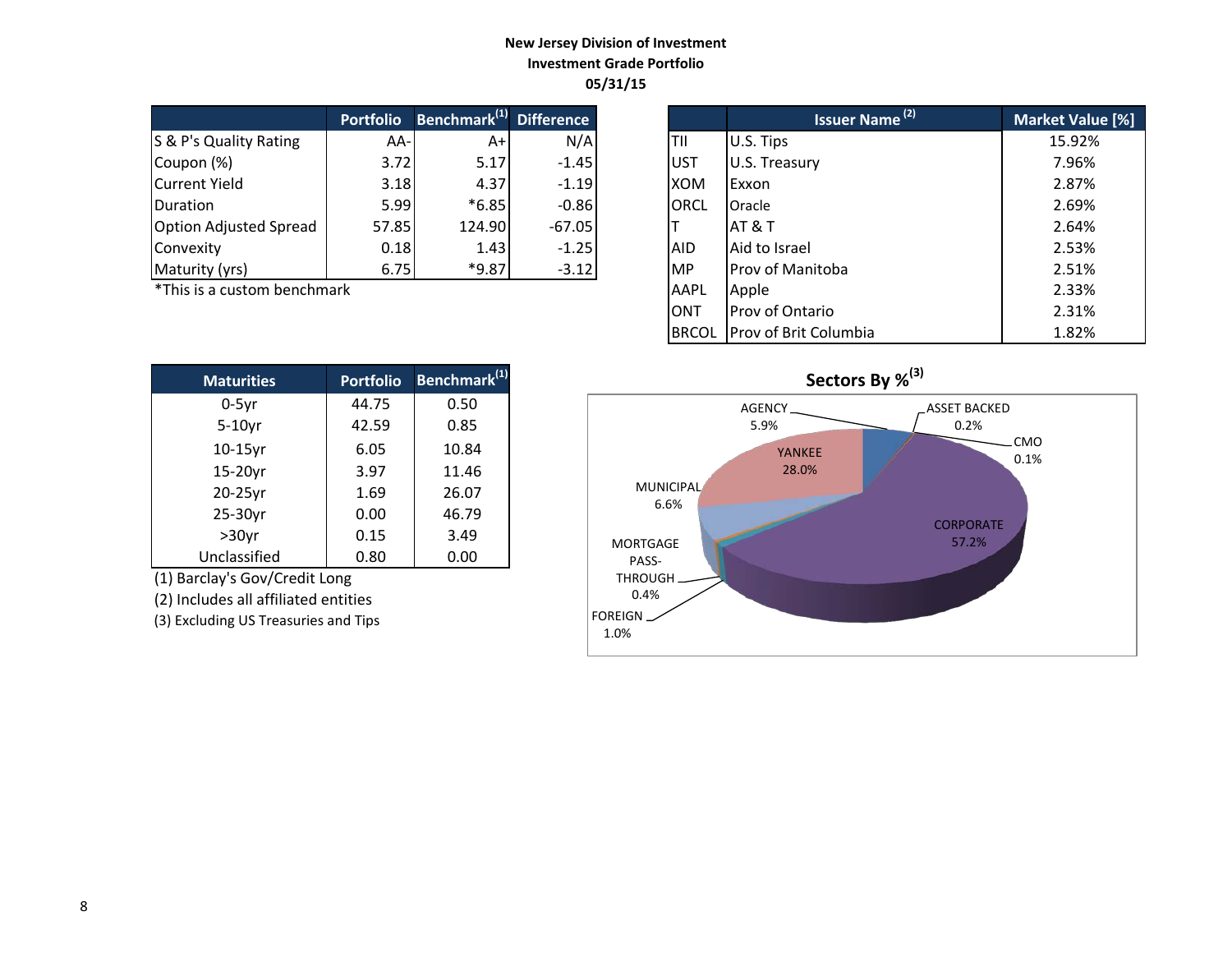# **New Jersey Division of Investment International Equity 05/31/15**

## **Top Holdings**

|                                        | % of             |
|----------------------------------------|------------------|
| Company                                | <b>Portfolio</b> |
| <b>ISHARES MSCI EMERGING MARKETS</b>   | 6.97             |
| <b>ISHARES MSCI EAFE ETF</b>           | 2.07             |
| <b>ISHARES CORE MSCI EMERGING MAR</b>  | 1.49             |
| <b>WISDOMTREE JAPAN HEDGED EQUITY</b>  | 1.43             |
| <b>WISDOMTREE EUROPE HEDGED EQUITY</b> | 1.40             |
| <b>NOVARTIS AG REG</b>                 | 1.22             |
| ROCHE HOLDING AG                       | 1.16             |
| <b>NESTLE SA REG</b>                   | 0.98             |
| <b>TAIWAN SEMICONDUCTOR</b>            | 0.89             |
| <b>CHINA CONSTRUCTION BANK</b>         | 0.87             |

# **Portfolio Sector Weightings**

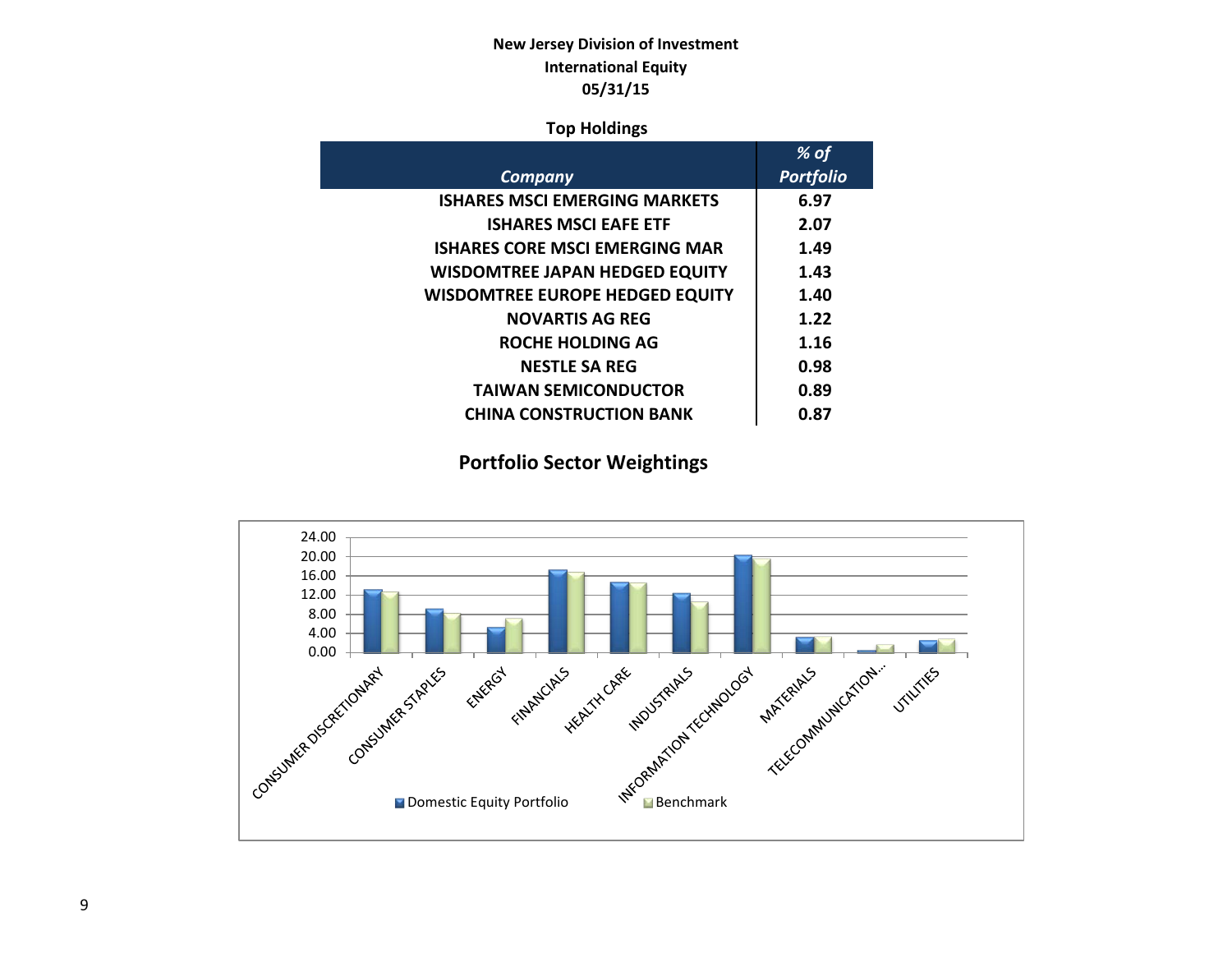## **New Jersey Division of Investment International Equity Exposure by Country 05/31/15**

|                           |               |          | <b>Custom</b> |              | <b>Net Foreign</b> |                                |               |          | <b>Custom</b>        |              | <b>Net Foreign</b> |
|---------------------------|---------------|----------|---------------|--------------|--------------------|--------------------------------|---------------|----------|----------------------|--------------|--------------------|
|                           |               |          | International |              | <b>Currency</b>    |                                |               |          | <b>International</b> |              | <b>Currency</b>    |
|                           | <b>Equity</b> | % Equity | <b>Index</b>  | <b>Hedge</b> | <b>Exposure</b>    |                                | <b>Equity</b> | % Equity | <b>Index</b>         | <b>Hedge</b> | <b>Exposure</b>    |
| <b>Developed Markets:</b> |               |          |               |              |                    | <b>Emerging Markets:</b>       |               |          |                      |              |                    |
| Developed - Euro          |               |          |               |              |                    | EM - Global                    | 5.4           | 0.0%     | 0.0%                 |              | 5.4                |
| Austria                   | 16.6          | 0.1%     | 0.1%          |              | 16.6               | EM - Europe/Middle East/Africa |               |          |                      |              |                    |
| Belgium                   | 123.5         | 0.9%     | 0.8%          |              | 123.5              | Czech Republic                 | 53.9          | 0.4%     | 0.1%                 |              | 53.9               |
| Finland                   | 60.0          | 0.5%     | 0.5%          |              | 60.0               | Egypt                          | 20.4          | 0.2%     | 0.1%                 |              | 20.4               |
| France                    | 732.3         | 5.5%     | 5.1%          |              | 732.3              | Greece                         | 3.9           | 0.0%     | 0.1%                 |              | 3.9                |
| Germany                   | 815.0         | 6.2%     | 5.3%          |              | 815.0              | Hungary                        | 24.8          | 0.2%     | 0.1%                 |              | 24.8               |
| Ireland                   | 31.3          | 0.2%     | 0.2%          |              | 31.3               | Kazakhstan                     | 0.1           | 0.0%     | 0.0%                 |              | 0.1                |
| Luxembourg                | 0.1           | 0.0%     | 0.0%          |              | 0.1                | Kenya                          | 0.2           | 0.0%     | 0.0%                 |              | 0.2                |
| Italy                     | 164.9         | 1.2%     | 1.2%          |              | 164.9              | Kuwait                         | 0.7           | 0.0%     | 0.0%                 |              | 0.7                |
| Netherlands               | 271.2         | 2.0%     | 1.7%          |              | 271.2              | Morocco                        | 0.2           | 0.0%     | 0.0%                 |              | 0.2                |
| Portugal                  | 9.7           | 0.1%     | 0.1%          |              | 9.7                | Nigeria                        | 0.4           | 0.0%     | 0.0%                 |              | 0.4                |
| Spain                     | 262.7         | 2.0%     | 2.1%          |              | 262.7              | Oman                           | 0.2           | 0.0%     | 0.0%                 |              | 0.2                |
| Euro Currency             |               |          |               | $-361.0$     | $-361.0$           | Poland                         | 83.4          | 0.6%     | 0.5%                 |              | 83.4               |
| Developed - Non-Euro      |               |          |               |              |                    | Qatar                          | 20.8          | 0.2%     | 0.3%                 |              | 20.8               |
| Australia                 | 542.6         | 4.1%     | 4.2%          |              | 542.6              | Romania                        | 0.1           | 0.0%     | 0.0%                 |              | 0.1                |
| Canada                    | 632.8         | 4.8%     | 5.7%          |              | 632.8              | Russia                         | 116.9         | 0.9%     | 1.1%                 |              | 116.9              |
| Denmark                   | 138.0         | 1.0%     | 1.0%          |              | 138.0              | South Africa                   | 344.7         | 2.6%     | 2.7%                 |              | 344.7              |
| Hong Kong                 | 271.0         | 2.0%     | 2.0%          |              | 271.0              | Turkey                         | 89.6          | 0.7%     | 0.5%                 |              | 89.6               |
| Israel                    | 32.6          | 0.2%     | 0.4%          |              | 32.6               | <b>United Arab Emirates</b>    | 14.8          | 0.1%     | 0.2%                 |              | 14.8               |
| Japan                     | 1,895.8       | 14.3%    | 13.6%         | $-249.7$     | 1,646.1            | EM - Latam                     |               |          |                      |              |                    |
| New Zealand               | 0.6           | 0.0%     | 0.1%          |              | 0.6                | Argentina                      | 23.0          | 0.2%     | 0.0%                 |              | 23.0               |
| Norway                    | 53.2          | 0.4%     | 0.4%          |              | 53.2               | <b>Brazil</b>                  | 363.7         | 2.7%     | 2.6%                 |              | 363.7              |
| Singapore                 | 120.0         | 0.9%     | 0.9%          |              | 120.0              | Chile                          | 22.5          | 0.2%     | 0.5%                 |              | 22.5               |
| Sweden                    | 219.4         | 1.7%     | 1.8%          |              | 219.4              | Colombia                       | 8.2           | 0.1%     | 0.2%                 |              | 8.2                |
| Switzerland               | 818.8         | 6.2%     | 5.6%          |              | 818.8              | Mexico                         | 203.7         | 1.5%     | 1.7%                 |              | 203.7              |
| United Kingdom            | 1,605.7       | 12.1%    | 12.3%         | $-149.3$     | 1,456.4            | Panama                         | 11.0          | 0.1%     | 0.0%                 |              | 11                 |
|                           |               |          |               |              |                    | Peru                           | 32.9          | 0.2%     | 0.2%                 |              | 32.9               |
|                           |               |          |               |              |                    | EM - Asia ex Japan             |               |          |                      |              |                    |
|                           |               |          |               |              |                    | Bangladesh                     | 0.1           | 0.0%     | 0.0%                 |              | 0.1                |
|                           |               |          |               |              |                    | China                          | 1,036.0       | 7.8%     | 8.6%                 |              | 1,036.0            |
|                           |               |          |               |              |                    | India                          | 325.1         | 2.5%     | 2.3%                 |              | 325.1              |
|                           |               |          |               |              |                    | Indonesia                      | 170.7         | 1.3%     | 0.9%                 |              | 170.7              |

Korea 639.0 4.8% 5.2% 639.0 Malaysia 69.6 0.5% 1.2% 69.6

Pakistan 28.2 0.2% 0.0% 28.2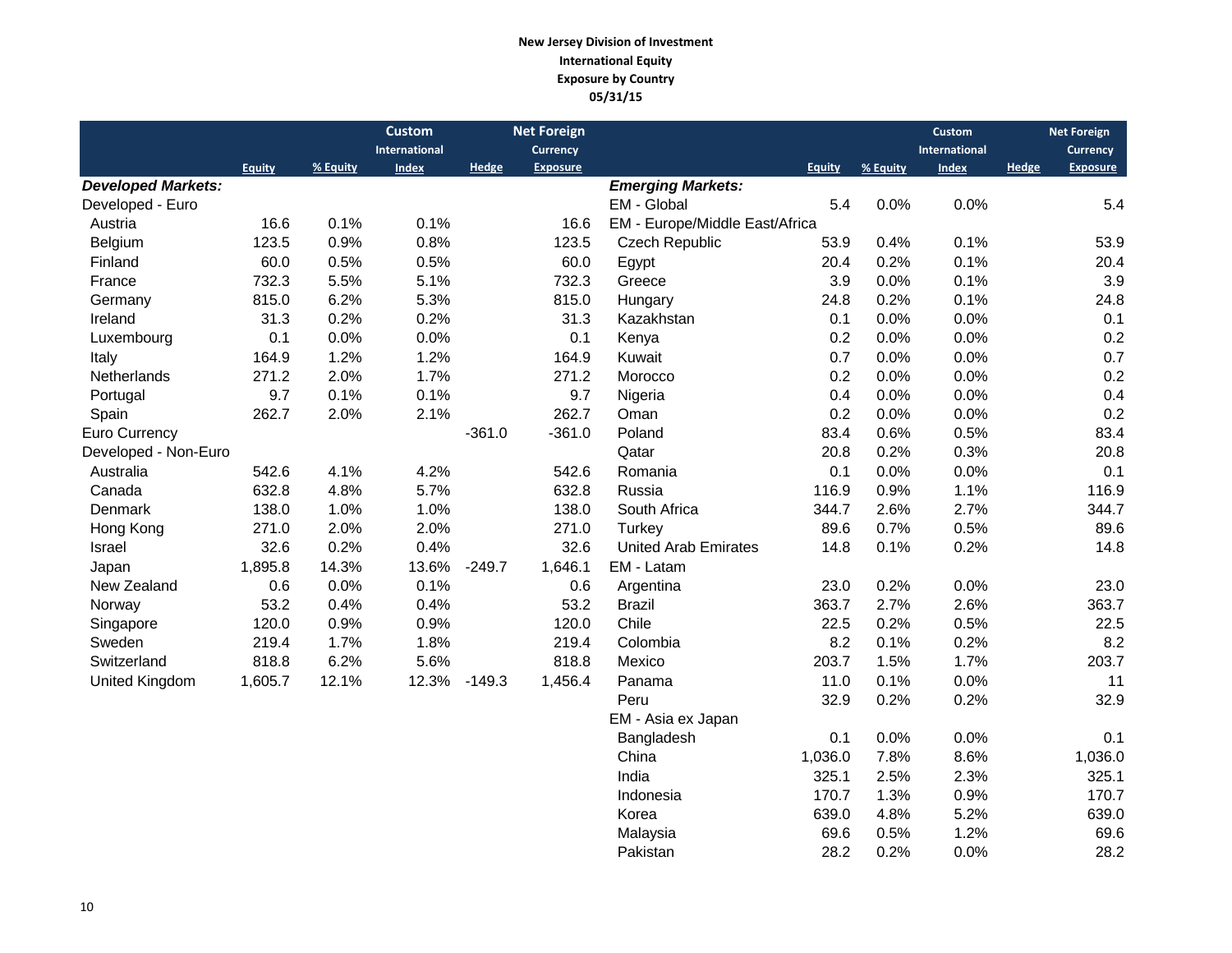## **New Jersey Division of Investment International Equity Exposure by Country**

|               |          |               |              |                    | 05/31/15    |               |          |               |              |                    |
|---------------|----------|---------------|--------------|--------------------|-------------|---------------|----------|---------------|--------------|--------------------|
|               |          | <b>Custom</b> |              | <b>Net Foreign</b> |             |               |          | Custom        |              | <b>Net Foreign</b> |
|               |          | International |              | <b>Currency</b>    |             |               |          | International |              | <b>Currency</b>    |
| <b>Equity</b> | % Equity | <b>Index</b>  | <b>Hedge</b> | <b>Exposure</b>    |             | <b>Equity</b> | % Equity | <b>Index</b>  | <b>Hedge</b> | <b>Exposure</b>    |
|               |          |               |              |                    | Philippines | 114.5         | 0.9%     | 0.5%          |              | 114.5              |
|               |          |               |              |                    | Sri Lanka   | 0.1           | 0.0%     | 0.0%          |              | 0.1                |
|               |          |               |              |                    | Taiwan      | 447.1         | 3.4%     | 4.7%          |              | 447.1              |
|               |          |               |              |                    | Thailand    | 140.3         | 1.1%     | 0.7%          |              | 140.3              |
|               |          |               |              |                    | Vietnam     | 0.1           | 0.0%     | 0.0%          |              | 0.1                |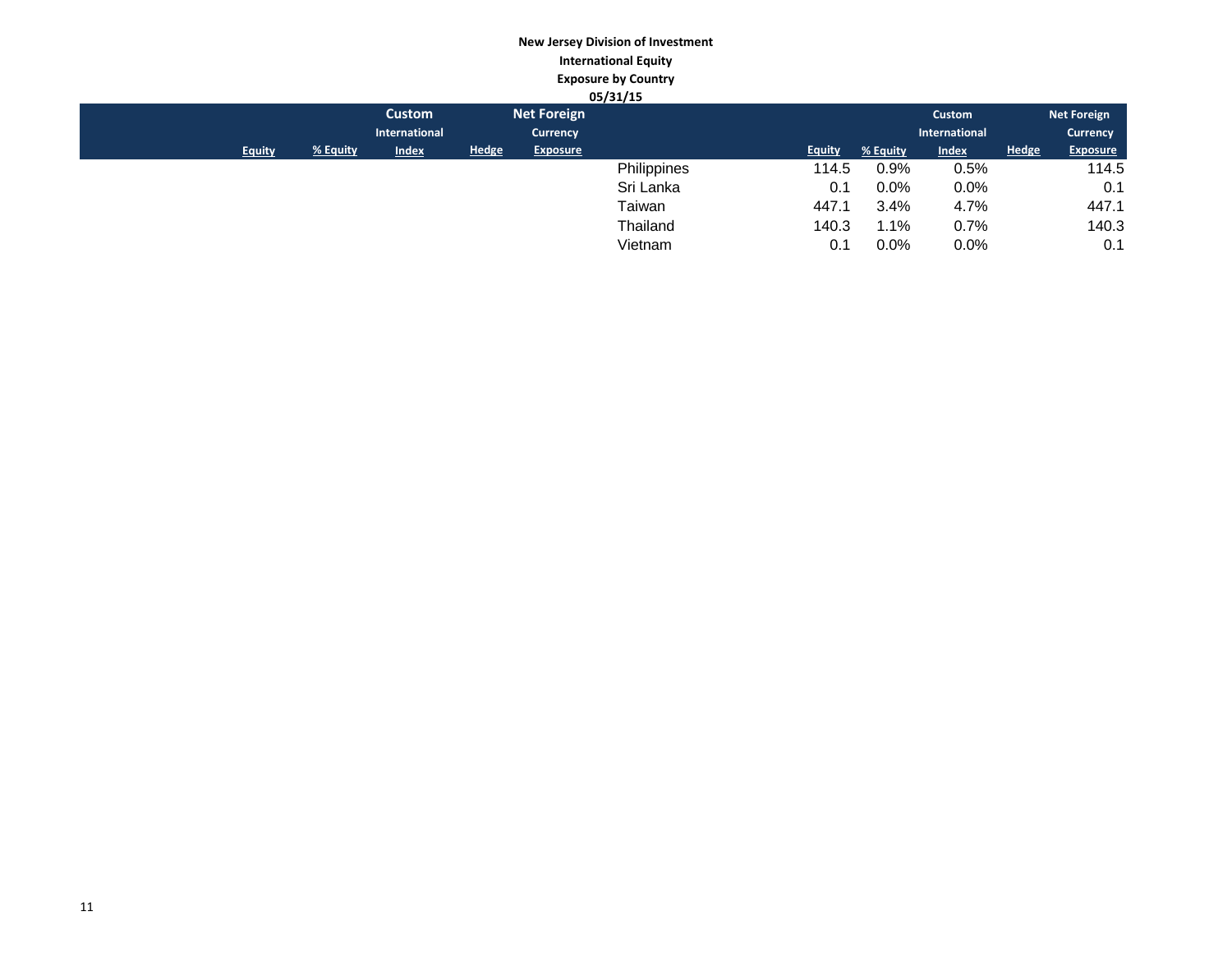# **New Jersey Division of Investment Cash Management Fund 05/31/15**

| <b>PARTICIPATION</b>       |              |                   |  |  |  |  |  |  |  |
|----------------------------|--------------|-------------------|--|--|--|--|--|--|--|
|                            | <b>VALUE</b> | <b>PERCENTAGE</b> |  |  |  |  |  |  |  |
| <b>STATE</b>               | \$11,518     | 80.61%            |  |  |  |  |  |  |  |
| <b>NON-STATE</b>           | \$2,770      | 19.39%            |  |  |  |  |  |  |  |
| TOTAL*                     | \$14,288     | 100.00%           |  |  |  |  |  |  |  |
| Dollar amounts in millions |              |                   |  |  |  |  |  |  |  |

## **PORTFOLIO ANNUALIZED INTEREST RATES**

| 5/31/2015 | 0.13%              | 0.07% | 96                 |                           |            |                  |
|-----------|--------------------|-------|--------------------|---------------------------|------------|------------------|
|           |                    |       |                    |                           | Percentage | 5/31/2015        |
| $2.50\%$  | 1.21% 0.93% _0.00% |       | UST NOTES          | UST NOTES                 | 43.98%     | \$6,253,610,000  |
| $7.88\%$  |                    |       | <b>COMM PAPER</b>  | <b>COMM PAPER</b>         | 43.50%     | \$6,185,850,000  |
|           |                    |       | CERT. OF DEPOSIT   | <b>CERT. OF DEPOSIT</b>   | 7.88%      | \$1,120,000,000  |
|           | 43.98%             |       | <b>GOVT AGENCY</b> | <b>GOVT AGENCY</b>        | 2.50%      | \$356,153,000    |
|           | 43.50%             |       | GOVT OF CANADA CP  | <b>GOVT OF CANADA CP</b>  | 1.21%      | \$172,000,000    |
|           |                    |       | CORPORATE BONDS    | <b>CORPORATE BONDS</b>    | 0.93%      | \$132,149,000    |
|           |                    |       | CANADIAN PROVINCES | <b>CANADIAN PROVINCES</b> | 0.00%      | \$0              |
|           |                    |       |                    | TOTAL**                   | 100.00%    | \$14,219,762,000 |

 *\*Total is at market.*

*\*\*Total is at par.*

 $\Box$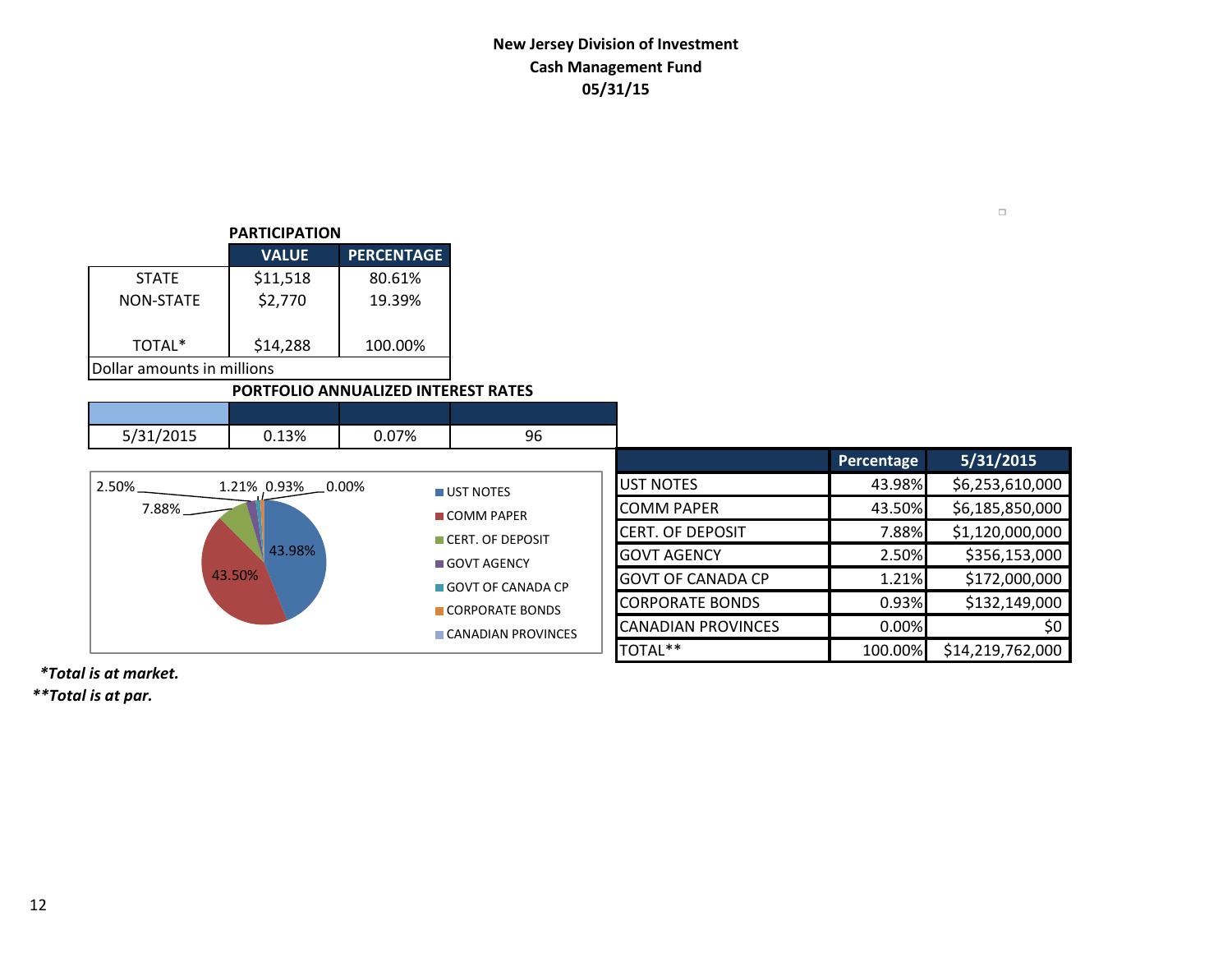## State Investment Council Regulation Violations and Other Reportable Matters May 31, 2015

| <b>Newly Reported Violations</b>          |                        |                                                                                                                                                                                                                                                                                                                                                                                                                                                                                                                                                                      |                   |  |  |  |  |  |
|-------------------------------------------|------------------------|----------------------------------------------------------------------------------------------------------------------------------------------------------------------------------------------------------------------------------------------------------------------------------------------------------------------------------------------------------------------------------------------------------------------------------------------------------------------------------------------------------------------------------------------------------------------|-------------------|--|--|--|--|--|
| Date of<br>Violation                      | Regulation<br>Violated | Description of Violation                                                                                                                                                                                                                                                                                                                                                                                                                                                                                                                                             | Date Corrected    |  |  |  |  |  |
| Subsequent to<br>3/17/15<br>purchase date | $17:16-20.2(c)$        | International Government and Agency Obligations must have<br>a credit rating of Baa3/BBB-/BBB- by Moody's, Standard &<br>Poor's and Fitch, respectively. A bond issued by the Kingdom<br>of Sweden on 3/17/15 was initially reported by Bloomberg as<br>having a rating of Aaa by Moody's. Subsequently, Bloomberg<br>changed the obligation's reported rating to Not Rated. The<br>issuer rating for Kingdom of Sweden by all three rating<br>agencies exceeds the obligation rating requirement, but the<br>Regulation requires the obligation itself to be rated. | Sold<br>6/30/2015 |  |  |  |  |  |
| 5/6/2015                                  | $17:16-20.2(c)$        | International Government and Agency Obligations must have<br>a credit rating of Baa3/BBB-/BBB- by Moody's, Standard and<br>Poor's and Fitch, respectively. The issuer rating for Kingdom<br>of Sweden by all three rating agencies exceeds the obligation<br>rating requirement, but the Regulation requires the obligation<br>itself to be rated.                                                                                                                                                                                                                   | Sold<br>6/17/2015 |  |  |  |  |  |
|                                           |                        |                                                                                                                                                                                                                                                                                                                                                                                                                                                                                                                                                                      |                   |  |  |  |  |  |
|                                           |                        | Status of Outstanding Violations Previously Reported                                                                                                                                                                                                                                                                                                                                                                                                                                                                                                                 |                   |  |  |  |  |  |
| Date of<br>Violation                      | Regulation<br>Violated | Description of Violation                                                                                                                                                                                                                                                                                                                                                                                                                                                                                                                                             | Date Corrected    |  |  |  |  |  |
|                                           |                        | There are no outstanding matters.                                                                                                                                                                                                                                                                                                                                                                                                                                                                                                                                    |                   |  |  |  |  |  |
|                                           |                        |                                                                                                                                                                                                                                                                                                                                                                                                                                                                                                                                                                      |                   |  |  |  |  |  |
|                                           |                        | <b>Other Reportable Matters</b>                                                                                                                                                                                                                                                                                                                                                                                                                                                                                                                                      |                   |  |  |  |  |  |
|                                           |                        | Description                                                                                                                                                                                                                                                                                                                                                                                                                                                                                                                                                          |                   |  |  |  |  |  |
|                                           |                        | There are no other reportable matters.                                                                                                                                                                                                                                                                                                                                                                                                                                                                                                                               |                   |  |  |  |  |  |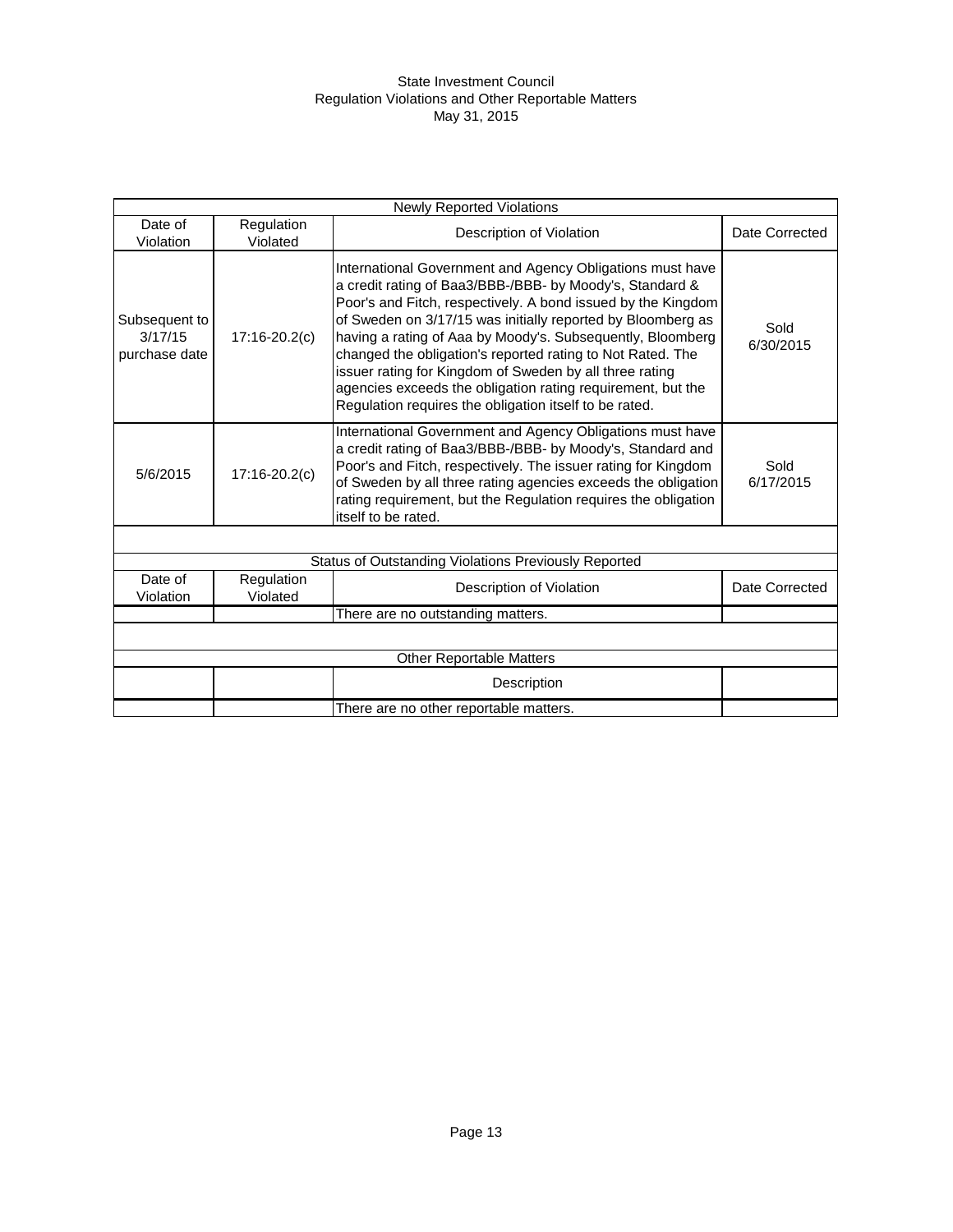#### **Alternative Investments as of May 31, 2015**

Presents underlying fund level information including the Portfolio's original commitments, funded amounts to date, remaining commitments and the distributions to date.

|                                             |               |                   | $May-15$          | Α                        |                 | в                     | C                        | $=(B+C)$           | =(B+C)/A        |
|---------------------------------------------|---------------|-------------------|-------------------|--------------------------|-----------------|-----------------------|--------------------------|--------------------|-----------------|
|                                             | Inception     | Last<br>Valuation |                   | Amount                   | <b>Unfunded</b> | <b>Current Market</b> | <b>Total</b>             |                    | Total<br>Value  |
|                                             | Date          | Date              | <b>Commitment</b> | Contributed <sup>1</sup> | Commitment      | Value                 | Distributed <sup>2</sup> | <b>Total Value</b> | <b>Multiple</b> |
| <b>Private Equity</b>                       |               |                   |                   |                          |                 |                       |                          |                    |                 |
| <b>Co-Investments</b>                       |               |                   | 1,175,000,000     | 646,563,023              | 569,326,811     | 824,820,978           | 284,335,874              | 1,109,156,852      | 1.72            |
| NB/NJ Custom Investment Fund II             | Apr-12        | Mar-15            | 200,000,000       | 105,459,566              | 132,789,752     | 184, 133, 467         | 44,209,620               | 228,343,088        | 2.17            |
| NJ Roark Co-Invest Fund III LLC             | $Jan-14$      | Dec-14            | 75,000,000        | 15,102,418               | 59,897,582      | 16,032,062            | 1,517,513                | 17,549,575         | 1.16            |
| SONJ Private Opportunities Fund II, L.P.    | Nov-07        | Dec-14            | 800,000,000       | 429,341,829              | 373,298,687     | 575,104,604           | 169,504,644              | 744,609,248        | 1.73            |
| SONJ Private Opportunities Fund, L.P.       | Sep-06        | Dec-14            | 100,000,000       | 96,659,210               | 3,340,790       | 49,550,844            | 69,104,097               | 118,654,941        | 1.23            |
| <b>Distressed Debt</b>                      |               |                   | 1,336,861,543     | 1,064,185,878            | 401,171,918     | 554,794,577           | 903,188,177              | 1,457,982,753      | 1.37            |
| Avenue Asia Special Situations Fund IV      | Aug-06        | Dec-14            | 30,000,000        | 26,283,722               | 0               | 10,384,366            | 20,793,975               | 31,178,341         | 1.19            |
| Avenue Special Situations Fund V, LP        | May-07        | Dec-14            | 200,000,000       | 200,000,000              | $\mathbf 0$     | 2,775,211             | 263,184,545              | 265,959,756        | 1.33            |
| Avenue Special Situations IV                | Nov-05        | Dec-14            | 20,000,000        | 20,000,000               | $\mathbf 0$     | 187,264               | 27,969,988               | 28, 157, 252       | 1.41            |
| Centerbridge Capital Partners II, L.P.      | May-11        | Dec-14            | 100,000,000       | 128,499,126              | 13,142,990      | 94,554,991            | 43,301,620               | 137,856,611        | 1.07            |
| Centerbridge Capital Partners, L.P.         | Jun-06        | Dec-14            | 80,000,000        | 124,629,280              | 5,816,833       | 47,141,502            | 171,394,054              | 218,535,556        | 1.75            |
| HIG Bayside Debt & LBO II                   | May-08        | <b>Mar-15</b>     | 100,000,000       | 80,833,333               | 19,166,667      | 56,954,058            | 62,588,027               | 119,542,085        | 1.48            |
| Knight/TPG NPL - R, L.P.                    | Mar-12        | Mar-15            | 59,054,236        | 55,554,236               | 3,500,000       | 55,465,551            | 23,568,858               | 79,034,409         | 1.42            |
| KPS Special Situations Fund III, LP         | May-07        | Mar-15            | 25,000,000        | 24,363,040               | 11,888,084      | 14,268,834            | 27,248,621               | 41,517,455         | 1.70            |
| KPS Special Situations Fund IV, LP          | Apr-13        | Mar-15            | 200,000,000       | 17,777,195               | 182,299,805     | 20,944,251            | 77,000                   | 21,021,251         | 1.18            |
| MatlinPatterson Global Opps. Ptnrs. III     | Jun-07        | Mar-15            | 100,000,000       | 100,886,693              | 6,828,461       | 70,030,631            | 56,534,597               | 126,565,228        | 1.25            |
| MHR Institutional Partners III, L.P.        | May-07        | Apr-15            | 75,000,000        | 78,000,000               | 27,653,979      | 46,959,481            | 68,477,157               | 115,436,638        | 1.48            |
| MHR Institutional Partners IV, L.P.         | $Jul-14$      | Apr-15            | 100,000,000       | 10,500,000               | 91,000,000      | 8,642,673             | 1,542,987                | 10,185,660         | 0.97            |
| TPG Financial Partners, L.P.                | May-08        | Mar-15            | 47,807,307        | 35,285,615               | 103,846         | 6,904,344             | 28,477,176               | 35,381,520         | 1.00            |
| TPG Opportunities Partners II, L.P.         | Mar-12        | Mar-15            | 100,000,000       | 69,794,467               | 30,205,533      | 89,009,372            | 13,534,930               | 102,544,302        | 1.47            |
| WLR Recovery Fund IV, LP                    | Oct-07        | Mar-15            | 100,000,000       | 91,779,170               | 9,565,720       | 30,572,047            | 94,494,642               | 125,066,689        | 1.36            |
| <b>Domestic Midmarket Buyout</b>            |               |                   | 3,036,490,000     | 2,532,333,338            | 811,171,339     | 1,969,157,615         | 1,711,412,429            | 3,680,570,044      | 1.45            |
| American Industrial Partners Capital Fund V | Dec-11        | Dec-14            | 50,000,000        | 45,736,041               | 7,798,672       | 53,776,369            | 3,884,434                | 57,660,804         | 1.26            |
| Court Square Capital Partners II, L.P.      | May-07        | Mar-15            | 100,000,000       | 91,235,903               | 10,317,970      | 69,229,562            | 83,596,414               | 152,825,976        | 1.68            |
| InterMedia Partners VII, L.P.               | Dec-05        | Dec-14            | 75,000,000        | 96,252,158               | 1,190,669       | 89,963,136            | 58,636,224               | 148,599,360        | 1.54            |
| JLL Partners Fund V, L.P.                   | Dec-05        | Mar-15            | 50,000,000        | 53,567,001               | 1,678,880       | 23,421,708            | 62,429,175               | 85,850,883         | 1.60            |
| JLL Partners Fund VI, LP                    | Jun-08        | Mar-15            | 150,000,000       | 172,923,058              | 38,934,623      | 153,260,792           | 117,544,221              | 270,805,013        | 1.57            |
| Lindsay Goldberg III, L.P.                  | <b>Jul-08</b> | Dec-14            | 200,000,000       | 187,910,118              | 14,985,306      | 138,920,861           | 98,010,836               | 236,931,697        | 1.26            |
| Lindsay, Goldberg & Bessemer II, L.P.       | Jul-06        | Dec-14            | 100,000,000       | 92,552,703               | 7,447,297       | 22,409,361            | 109,292,659              | 131,702,020        | 1.42            |
| Marlin Equity Partners IV                   | $Jun-13$      | Mar-15            | 75,000,000        | 23,725,854               | 51,276,940      | 23,326,055            | 2,794                    | 23,328,849         | 0.98            |
| New Mountain Partners III, L.P.             | May-07        | Mar-15            | 100,000,000       | 105,451,400              | 11,453,881      | 87,711,195            | 49,448,161               | 137,159,356        | 1.30            |
| Oak Hill Capital Partners II, L.P.          | <b>Jul-05</b> | Mar-15            | 75,000,000        | 83,324,194               | 377,824         | 15,406,088            | 117,565,067              | 132,971,155        | 1.60            |
| Oak Hill Capital Partners III, L.P.         | Oct-07        | <b>Mar-15</b>     | 250,000,000       | 294,984,881              | 24,252,936      | 187,034,296           | 223,218,236              | 410,252,531        | 1.39            |
| Onex Partners II, LP                        | Aug-06        | Dec-14            | 100,000,000       | 88,774,730               | 11,225,270      | 17,159,211            | 162,065,423              | 179,224,634        | 2.02            |
| Onex Partners III, LP                       | Dec-08        | Dec-14            | 100,000,000       | 108,070,054              | 10,809,665      | 92,973,953            | 46,976,114               | 139,950,067        | 1.29            |
| Onex Partners IV, LP                        | May-14        | Dec-14            | 166,490,000       | 36,884,789               | 129,605,211     | 34,772,434            | 159,511                  | 34,931,945         | 0.95            |
| Quadrangle Capital Partners II              | Aug-05        | Mar-15            | 50,000,000        | 46,661,006               | 4,263,596       | 13,842,913            | 51,789,440               | 65,632,353         | 1.41            |
| Roark Capital Partners III L.P.             | Sep-12        | Mar-15            | 100,000,000       | 71,925,628               | 29,791,737      | 80,553,683            | 1,717,365                | 82,271,048         | 1.14            |
| Sterling Capital Partners IV, L.P.          | Apr-12        | Mar-15            | 100,000,000       | 54,114,068               | 51,882,621      | 41,094,890            | 17,530,615               | 58,625,505         | 1.08            |
| Tenex Capital Partners, L.P.                | Jan-11        | Mar-15            | 50,000,000        | 47,972,909               | 17,399,867      | 43,353,939            | 16,178,451               | 59,532,391         | 1.24            |
| Tenex Capital Partners LP - Secondary       | Feb-13        | Mar-15            | 20,000,000        | 16,885,108               | 6,959,947       | 17,380,605            | 5,022,720                | 22,403,325         | 1.33            |
| The Resolute Fund II, L.P.                  | Dec-07        | Mar-15            | 100,000,000       | 95,966,675               | 13,562,495      | 62,636,144            | 72,087,573               | 134,723,717        | 1.40            |
| TPG [STAR], LP                              | Mar-07        | Mar-15            | 100,000,000       | 99,782,132               | 8,345,013       | 58,573,742            | 99,207,428               | 157,781,170        | 1.58            |
| TPG Growth II, L.P.                         | Jun-12        | Mar-15            | 100,000,000       | 85,598,712               | 19,571,309      | 123,205,016           | 6,904,332                | 130,109,348        | 1.52            |
| TPG Growth III(A), L.P.                     | Jan-15        | N/A               | 150,000,000       | 0                        | 150,000,000     | $\mathbf 0$           | $\mathbf 0$              | $\mathbf 0$        | N/A             |
| Vista Equity Partners Fund III, L.P.        | Jul-07        | Mar-15            | 100,000,000       | 105,726,673              | 5,290,199       | 52,956,563            | 215,349,550              | 268,306,113        | 2.54            |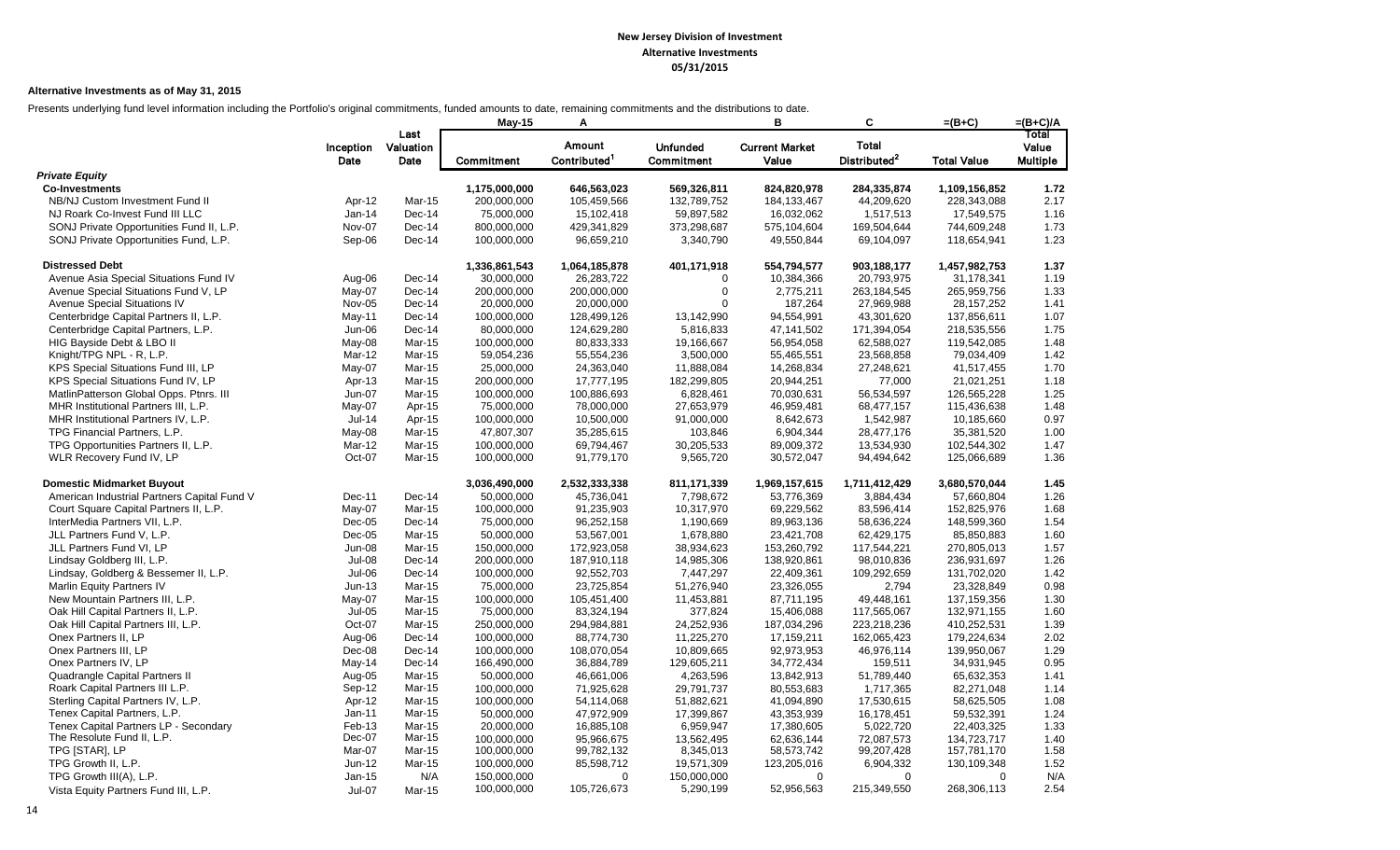|                                                                                      |                     |                    | May-15                     | A                         |                           | в                        | C                        | $=(B+C)$                  | $=(B+C)/A$      |
|--------------------------------------------------------------------------------------|---------------------|--------------------|----------------------------|---------------------------|---------------------------|--------------------------|--------------------------|---------------------------|-----------------|
|                                                                                      |                     | Last               |                            |                           |                           |                          |                          |                           | Total           |
|                                                                                      | Inception Valuation |                    |                            | Amount                    | <b>Unfunded</b>           | <b>Current Market</b>    | <b>Total</b>             |                           | Value           |
|                                                                                      | Date                | Date               | Commitment                 | Contributed <sup>1</sup>  | Commitment                | Value                    | Distributed <sup>2</sup> | <b>Total Value</b>        | <b>Multiple</b> |
| Vista Equity Partners Fund IV, L.P.                                                  | Oct-11              | Mar-15             | 200,000,000                | 193,121,080               | 30,039,758                | 262,804,775              | 24,740,246               | 287,545,021               | 1.49            |
| Vista Equity Partners Fund V, L.P.                                                   | Mar-14              | Mar-15             | 200,000,000                | 101,946,642               | 108,949,476               | 88,616,835               | 10,969,826               | 99,586,661                | 0.98            |
| Vista Foundation Fund II, L.P.                                                       | <b>Nov-13</b>       | <b>Mar-15</b>      | 75,000,000                 | 36,644,390                | 38,355,610                | 33,553,802               | $\Omega$                 | 33,553,802                | 0.92            |
| Welsh, Carson, Anderson & Stowe XI, L.P.                                             | Oct-08              | Mar-15             | 100,000,000                | 94,595,432                | 5,404,568                 | 81,219,690               | 57,085,613               | 138,305,303               | 1.46            |
| <b>Emerging Managers</b>                                                             |                     |                    | 400,000,000                | 414,645,664               | 39,263,200                | 339,480,776              | 275,330,272              | 614,811,048               | 1.48            |
| CS/NJDI Emerging Opp                                                                 | Apr-07              | Dec-14             | 200,000,000                | 226,974,371               | 26,934,493                | 134,081,705              | 181,829,208              | 315,910,913               | 1.39            |
| CS/NJDI Emerging Opp (2007-1 Series)                                                 |                     | Dec-14             | 100,000,000                | 115,690,060               | 7,688,131                 | 70,478,384               | 94,203,967               | 164,682,351               | 1.42            |
| CS/NJDI Emerging Opp (2008-1 Series)                                                 |                     | Dec-14             | 100.000.000                | 111,284,311               | 19,246,362                | 63.603.321               | 87,625,241               | 151,228,562               | 1.36            |
| Fairview Capstone Partners II, LP                                                    | Sep-08              | $Dec-14$           | 100,000,000                | 97,954,496                | 2,045,504                 | 98,761,427               | 35,998,063               | 134,759,490               | 1.38            |
| Fairview Capstone Partners, LP                                                       | May-07              | $Dec-14$           | 100,000,000                | 89,716,797                | 10,283,203                | 106,637,644              | 57,503,001               | 164,140,645               | 1.83            |
| International                                                                        |                     |                    | 1,954,229,815              | 1,541,188,370             | 567,422,829               | 1,002,968,681            | 872,319,695              | 1,875,288,376             | 1.22            |
| AIMS/NJ Euro Small and Mid Fund I, L.P.                                              | Feb-06              | Apr-15             | 200,000,000                | 190,112,858               | 17,693,447                | 65,835,717               | 156,203,188              | 222,038,905               | 1.17            |
| AIMS/NJ Euro Small and Mid Fund II, L.P.                                             | Jul-07              | $Dec-14$           | 199,254,132                | 184,732,177               | 32,422,327                | 113,646,804              | 78,045,338               | 191,692,143               | 1.04            |
| Anacap Credit Opportunities II, LP                                                   | Dec-11              | Mar-15             | 81,150,064                 | 106,219,317               | 18,575,836                | 69,251,663               | 44,515,929               | 113,767,593               | 1.07            |
| Anacap Financial Partners II                                                         | May-08              | Mar-15             | 126,602,237                | 173,347,137               | 16,261,683                | 126,928,624              | 76,276,824               | 203,205,448               | 1.17            |
| AnaCap Financial Partners III, L.P.                                                  | $Jul-14$            | Mar-15             | 137,354,944                | 3,506,994                 | 133,847,950               | 877,918                  | 4,362                    | 882,280                   | 0.25            |
| Anacap Financial Partners GP II, LP                                                  | Nov-09              | $Dec-14$           | 9,868,438                  | 9,868,438                 | $\mathbf 0$               | 10,432,447               | 422,590                  | 10,855,037                | 1.10            |
| New Jersey Asia Investors II, L.P.                                                   | $Jul-11$            | Sep-14             | 200,000,000                | 159,682,457               | 56,773,205                | 141,222,819              | 41,071,382               | 182,294,201               | 1.14            |
| New Jersey Asia Investors, L.P.                                                      | Jan-08              | Sep-14             | 100,000,000                | 96,129,464                | 16,496,201                | 111,038,869              | 62,146,426               | 173,185,295               | 1.80            |
| NJHL European BO Investment II Series B                                              | Apr-07<br>Feb-06    | $Dec-14$<br>Dec-14 | 200,000,000                | 148,704,529               | 15,476,376                | 93,179,291               | 97,183,276               | 190,362,567               | 1.28            |
| NJHL European Buyout Investment Series A<br>NJHL European Buyout Investment Series C | Mar-08              | $Dec-14$           | 200,000,000                | 193,182,842               | 14,411,345                | 97,560,064               | 145,388,398              | 242,948,462               | 1.26            |
| Siguler Guff NJ Developing Mkt Fund, LP                                              | Dec-13              | Mar-15             | 200,000,000<br>300,000,000 | 201,702,159<br>74,000,000 | 19,464,458<br>226,000,000 | 92,540,997<br>80,453,466 | 171,061,981<br>$\Omega$  | 263,602,979<br>80,453,466 | 1.31<br>1.09    |
| <b>Large Buyout</b>                                                                  |                     |                    | 2,426,981,165              | 1,989,414,693             | 787,032,301               | 1,302,359,036            | 1,502,806,495            | 2,805,165,531             | 1.41            |
| Apollo Investment Fund VI, L.P.                                                      | Nov-05              | Mar-15             | 50,000,000                 | 132,027,729               | 2,090,014                 | 23,563,228               | 150,591,229              | 174,154,457               | 1.32            |
| Blackstone Capital Partners V, L.P.                                                  | Oct-05              | Mar-15             | 100,000,000                | 98,860,728                | 6,033,095                 | 71,807,707               | 89,163,333               | 160,971,039               | 1.63            |
| Blackstone Capital Partners VI, L.P.                                                 | Mar-12              | Mar-15             | 50,000,000                 | 29,082,013                | 24,563,916                | 31,872,698               | 6,228,144                | 38,100,842                | 1.31            |
| Blackstone Capital Partners VII, L.P.                                                | May-15              | N/A                | 50,000,000                 | $\mathbf 0$               | 50,000,000                | $\Omega$                 | $\mathbf 0$              | $\Omega$                  | 0.00            |
| Carlyle Partners VI, L.P.                                                            | <b>Nov-13</b>       | Mar-15             | 300,000,000                | 101,240,195               | 201,882,967               | 95,198,991               | 3,123,162                | 98,322,153                | 0.97            |
| CVC Capital Partners VI, LP                                                          | $Jul-13$            | Mar-15             | 83,731,165                 | 8,020,514                 | 76,282,197                | 5,396,180                | 584,307                  | 5,980,487                 | 0.75            |
| Hellman & Friedman Capital Partners VI                                               | Apr-07              | Mar-15             | 100,000,000                | 95,631,063                | 4,203,789                 | 33,181,439               | 131,393,487              | 164,574,926               | 1.72            |
| Hellman & Friedman Capital Partners VIII, L.P.                                       | <b>Nov-14</b>       | N/A                | 100,000,000                | 0                         | 100,000,000               | 0                        | 0                        | $\mathbf 0$               | N/A             |
| Silver Lake Partners III. LP                                                         | Jan-07              | Mar-15             | 100,000,000                | 98,920,845                | 15,442,553                | 75,094,290               | 91,515,749               | 166,610,039               | 1.68            |
| Silver Lake Partners IV                                                              | Mar-13              | <b>Mar-15</b>      | 200,000,000                | 43,007,604                | 157, 178, 267             | 70,615,088               | 185,871                  | 70,800,959                | 1.65            |
| TPG Partners V, L.P.                                                                 | Sep-06              | <b>Mar-15</b>      | 187,500,000                | 257,260,706               | 21,452,506                | 142,557,289              | 171,568,726              | 314,126,015               | 1.22            |
| TPG Partners VI, L.P.                                                                | May-08              | <b>Mar-15</b>      | 180,000,000                | 285,630,296               | 20,502,997                | 152,956,352              | 200,697,642              | 353,653,994               | 1.24            |
| Warburg Pincus Private Equity IX, LP                                                 | Aug-05              | Mar-15             | 200,000,000                | 200,000,000               | $\mathbf 0$               | 54,909,420               | 298,404,348              | 353,313,768               | 1.77            |
| Warburg Pincus Private Equity VIII                                                   | Jun-06              | Mar-15             | 25,750,000                 | 26,883,000                | $\mathbf 0$               | 9,001,166                | 51,413,699               | 60,414,865                | 2.25            |
| Warburg Pincus Private Equity X, LP                                                  | Oct-07              | <b>Mar-15</b>      | 400,000,000                | 400,000,000               | $\mathbf 0$               | 305,203,709              | 274,854,899              | 580,058,608               | 1.45            |
| Warburg Pincus Private Equity XI, LP                                                 | May-12              | Mar-15             | 300,000,000                | 212,850,000               | 107,400,000               | 231,001,478              | 33,081,900               | 264,083,378               | 1.24            |
| <b>Mezzanine Debt</b>                                                                |                     |                    | 610,000,000                | 587,743,001               | 152.845.108               | 174,408,976              | 632.609.350              | 807,018,326               | 1.37            |
| Audax Mezzanine Partners II                                                          | Nov-06              | Mar-15             | 50,000,000                 | 56,030,578                | 2,136,113                 | 4,128,040                | 66,454,345               | 70,582,385                | 1.26            |
| Blackstone Mezzanine Partners II, LP                                                 | Apr-06              | Mar-15             | 45,000,000                 | 40,017,311                | 7,804,361                 | 3,946,445                | 52,247,831               | 56,194,276                | 1.40            |
| Carlyle Mezzanine Partners II, L.P.                                                  | Dec-07              | <b>Mar-15</b>      | 75,000,000                 | 93,416,459                | 7,500,000                 | 28,097,371               | 91,420,731               | 119,518,102               | 1.28            |
| Gleacher Mezzanine Fund II, LP                                                       | Nov-06              | $Dec-14$           | 40,000,000                 | 36,722,278                | 3,352,809                 | 8,468,205                | 36,318,467               | 44,786,671                | 1.22            |
| GSO Capital Opportunities Fund II, LP                                                | <b>Nov-11</b>       | Mar-15             | 150,000,000                | 92,584,597                | 88,858,961                | 69,737,292               | 53,126,234               | 122,863,526               | 1.33            |
| GSO Capital Opportunities Fund, L.P.                                                 | <b>Jul-08</b>       | Mar-15             | 100,000,000                | 120,110,924               | 6,389,031                 | 23,325,093               | 183,096,132              | 206, 421, 225             | 1.72            |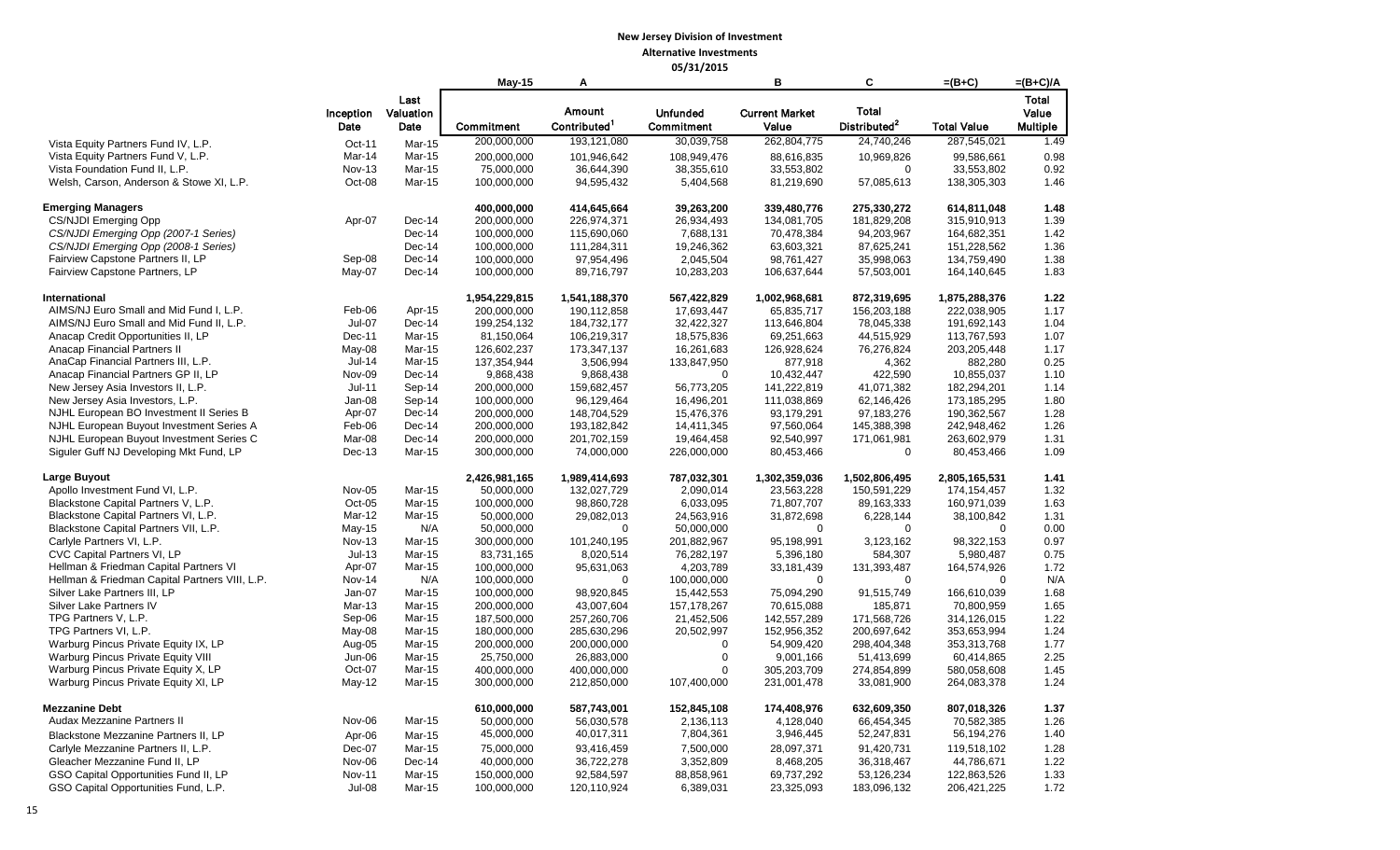|                                         |               |               | May-15         | A                        |                 | B                     | C                        | $=(B+C)$           | $=(B+C)/A$      |
|-----------------------------------------|---------------|---------------|----------------|--------------------------|-----------------|-----------------------|--------------------------|--------------------|-----------------|
|                                         |               | Last          |                |                          |                 |                       |                          |                    | Total           |
|                                         | Inception     | Valuation     |                | Amount                   | <b>Unfunded</b> | <b>Current Market</b> | Total                    |                    | Value           |
|                                         | Date          | Date          | Commitment     | Contributed <sup>1</sup> | Commitment      | Value                 | Distributed <sup>2</sup> | <b>Total Value</b> | <b>Multiple</b> |
| Newstone Capital Partners II, L.P.      | May-11        | <b>Mar-15</b> | 100,000,000    | 85,518,912               | 34,770,065      | 32,239,305            | 74,063,027               | 106,302,332        | 1.24            |
| Newstone Capital Partners, L.P.         | Feb-07        | Mar-15        | 50,000,000     | 63,341,942               | 2,033,769       | 4,467,225             | 75,882,583               | 80,349,808         | 1.27            |
| <b>Secondaries</b>                      |               |               | 279,557,288    | 273,666,735              | 22,828,065      | 135,271,914           | 256,037,744              | 391,309,659        | 1.43            |
| Lexington Capital Partners VI-B         | Jun-06        | Dec-14        | 50,000,000     | 50,705,969               | 817,356         | 19,894,731            | 51,389,764               | 71,284,495         | 1.41            |
| NB Sec Opps Offshore Fund II LP         | Jul-08        | Dec-14        | 100,000,000    | 102,419,541              | 10,419,798      | 48,530,360            | 104,982,579              | 153,512,939        | 1.50            |
| Partners Group Secondary 2006 LP        | Sep-06        | Mar-15        | 54,119,110     | 53,008,507               | 3,283,549       | 16,285,010            | 48,765,428               | 65,050,438         | 1.23            |
| Partners Group Secondary 2008, L.P.     | Sep-08        | Mar-15        | 75,438,178     | 67,532,719               | 8,307,363       | 50,561,813            | 50,899,973               | 101,461,786        | 1.50            |
| <b>Small/Midsize Buyout</b>             |               |               | 650,000,000    | 681,828,313              | 76,947,047      | 431,768,603           | 529,287,524              | 961,056,126        | 1.41            |
| <b>CSFB/NJDI Investment Fund</b>        | Nov-05        | Dec-14        | 650,000,000    | 681,828,313              | 76,947,047      | 431,768,603           | 529,287,524              | 961,056,126        | 1.41            |
| CSFB/NJDI Investment Fund 2005-1 Series |               | Dec-14        | 200,000,000    | 221,283,373              | 4,405,727       | 132,691,447           | 195,257,335              | 327,948,782        | 1.48            |
| CSFB/NJDI Investment Fund 2006-1 Series |               | Dec-14        | 250,000,000    | 276,309,548              | 18,597,014      | 158,726,481           | 226,648,817              | 385,375,298        | 1.39            |
| CSFB/NJDI Investment Fund 2008-1 Series |               | Dec-14        | 200,000,000    | 184,235,392              | 53,944,306      | 140,350,675           | 107,381,372              | 247,732,047        | 1.34            |
| <b>Special Situations</b>               |               |               | 370,000,000    | 302,017,390              | 282,602,462     | 217,988,477           | 214,823,878              | 432,812,355        | 1.43            |
| Blackstone TOP Fund-A, L.P.             | $Jan-12$      | Mar-15        | 370,000,000    | 302,017,390              | 282,602,462     | 217,988,477           | 214,823,878              | 432,812,355        | 1.43            |
|                                         |               |               |                |                          |                 |                       |                          |                    |                 |
| <b>Venture Capital</b>                  |               |               | 365,000,000    | 263,909,867              | 148,201,542     | 262,004,726           | 125,385,325              | 387,390,051        | 1.47            |
| JP Morgan Direct/Pooled VC Instit III   | Jun-06        | Dec-14        | 50,000,000     | 49,095,785               | 904,215         | 47,102,725            | 27,697,929               | 74,800,654         | 1.52            |
| JP Morgan Direct VC Institutional III   |               | Dec-14        | 600,000        | 394,650                  | 205,350         | 468,290               | 229,468                  | 697,758            | 1.77            |
| JP Morgan Pooled VC Institutional III   |               | Dec-14        | 49,400,000     | 48,701,135               | 698,865         | 46,634,435            | 27,468,461               | 74,102,896         | 1.52            |
| Khosla Venutres IV, L.P.                | Jan-12        | <b>Mar-15</b> | 25,000,000     | 19,875,000               | 5,125,000       | 27,587,444            | 1,272,455                | 28,859,899         | 1.45            |
| NB Crossroads Fund XVIII                | Nov-06        | Mar-15        | 50,000,000     | 42,000,000               | 27,250,002      | 45,014,761            | 30,575,562               | 75,590,324         | 1.80            |
| NB/NJ Custom Investment Fund            | Aug-07        | Mar-15        | 100,000,000    | 90,826,667               | 37,034,740      | 79,299,091            | 65,839,379               | 145,138,470        | 1.60            |
| TCV VIII, L.P.                          | Jan-14        | Mar-15        | 100,000,000    | 31,363,232               | 68,636,768      | 30,060,058            | 0                        | 30,060,058         | 0.96            |
| Tenaya Capital VI, L.P.                 | Jul-12        | Mar-15        | 40,000,000     | 30,749,183               | 9,250,817       | 32,940,647            | 0                        | 32,940,647         | 1.07            |
| Private Equity Subtotal                 |               |               | 12,604,119,811 | 10,297,496,273           | 3,858,812,623   | 7,215,024,358         | 7,307,536,763            | 14,522,561,121     | 1.41            |
|                                         |               |               |                |                          |                 |                       |                          |                    |                 |
| Debt                                    |               |               | 1,474,246,230  | 1,095,230,605            | 406,373,880     | 403,039,767           | 1,120,875,149            | 1,523,914,916      | 1.39            |
| CT High Grade Partners II, LLC          | May-08        | Mar-15        | 664,065,200    | 572,861,303              | 108,661,385     | 203,658,812           | 589,340,568              | 792,999,380        | 1.38            |
| Guggenheim Structured Real Estate III   | Sep-07        | Mar-15        | 100,000,000    | 100,000,000              | $\mathbf 0$     | $\mathbf 0$           | 81,603,322               | 81,603,322         | 0.82            |
| Lone Star Fund VII (U.S.) LP            | May-11        | Mar-15        | 300,000,000    | 283,944,335              | 18,490,651      | 74,571,913            | 437,280,646              | 511,852,559        | 1.80            |
| M&G Real Estate Debt Fund II, LP        | $Jul-13$      | Mar-15        | 116,764,300    | 42,262,798               | 76,689,366      | 37,346,318            | 5,595,619                | 42,941,938         | 1.02            |
| M&G Real Estate Debt Fund III, LP       | $Jul-13$      | Mar-15        | 193,416,730    | 76,304,563               | 122,390,085     | 67,605,118            | 7,054,993                | 74,660,111         | 0.98            |
| True North Real Estate Fund III, LP     | Sep-14        | N/A           | 100,000,000    | 19,857,606               | 80,142,394      | 19,857,606            | $\mathbf 0$              | 19,857,606         | 1.00            |
| <b>Equity</b>                           |               |               | 4,454,308,943  | 3,169,196,348            | 1,646,854,784   | 2,577,589,935         | 1,618,818,775            | 4,196,408,709      | 1.32            |
| ARA Asia Dragon Limited                 | Sep-07        | Mar-15        | 100,000,000    | 92,842,000               | 7,158,000       | 26,818,547            | 97,572,731               | 124,391,278        | 1.34            |
| Blackstone Real Estate Partners Asia LP | $Jun-13$      | Mar-15        | 500,000,000    | 224,326,747              | 279,455,427     | 256,324,331           | 6,814,901                | 263,139,232        | 1.17            |
| Blackstone Real Estate V                | Feb-06        | Mar-15        | 75,000,000     | 78,353,336               | 3,130,539       | 64,255,435            | 90,455,146               | 154,710,582        | 1.97            |
| <b>Blackstone Real Estate VI</b>        | Feb-07        | Mar-15        | 100,000,000    | 99,080,641               | 4,774,241       | 88,449,947            | 128,372,132              | 216,822,078        | 2.19            |
| Blackstone Real Estate Partners VI, Sec | <b>Nov-11</b> | Mar-15        | 43,624,688     | 39,860,134               | 3,764,554       | 37,124,200            | 52,918,991               | 90,043,191         | 2.26            |
| <b>Blackstone Real Estate VII</b>       | Dec-11        | Mar-15        | 300,000,000    | 308,758,606              | 77,602,298      | 295,858,930           | 159,948,532              | 455,807,462        | 1.48            |
| <b>Blackstone Real Estate VIII</b>      | Jan-15        | N/A           | 100,000,000    | 0                        | 100,000,000     | 0                     | 0                        | 0                  | N/A             |
| Carlyle Realty Partners V LP            | Feb-07        | Mar-15        | 100,000,000    | 122,639,933              | 36,939,837      | 37,772,316            | 125,486,604              | 163,258,920        | 1.33            |
| Exeter - Core Industrial Venture Fund   | Apr-12        | Dec-14        | 200,000,000    | 182,630,250              | 17,369,750      | 188,658,324           | 24,700,500               | 213,358,824        | 1.17            |
| Hammes Partners II, L.P.                | Mar-14        | N/A           | 100,000,000    | 0                        | 100,000,000     | 0                     | 0                        | 0                  | N/A             |
| Heitman America Real Estate Trust, L.P. | Jan-07        | Dec-14        | 100,000,000    | 100,000,000              | 0               | 117,807,723           | 30,171,917               | 147,979,640        | 1.48            |
| Lone Star Real Estate Fund II (U.S.) LP | May-11        | Mar-15        | 100,000,000    | 86,819,116               | 13,180,884      | 26,759,384            | 100,145,255              | 126,904,639        | 1.46            |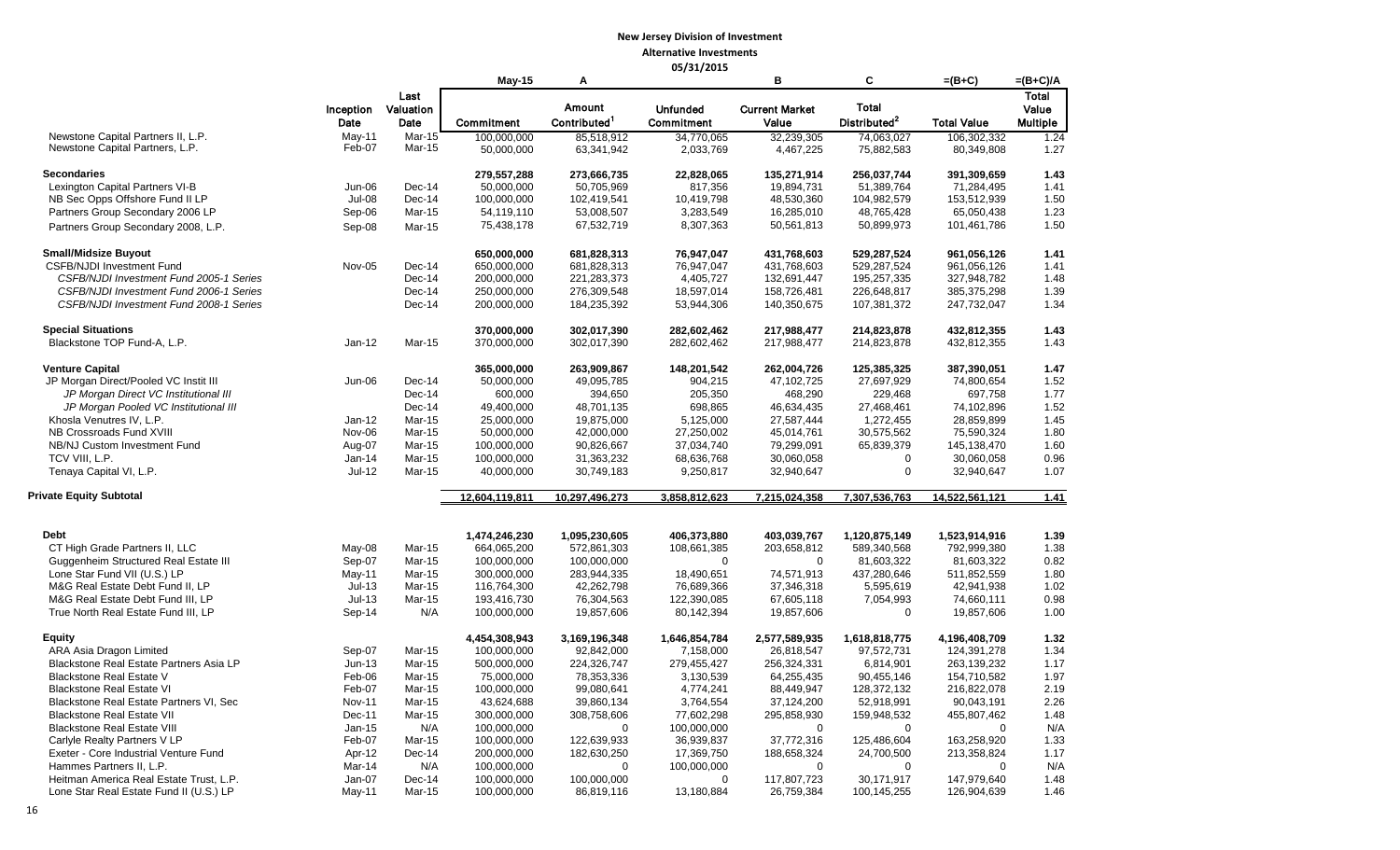|                                                              |                    |                   | <b>May-15</b>                | Α                            |                            | B                            | С                          | $=(B+C)$                     | $=(B+C)/A$               |
|--------------------------------------------------------------|--------------------|-------------------|------------------------------|------------------------------|----------------------------|------------------------------|----------------------------|------------------------------|--------------------------|
|                                                              |                    | Last              |                              | <b>Amount</b>                | <b>Unfunded</b>            | <b>Current Market</b>        | <b>Total</b>               |                              | τοιar                    |
|                                                              | Inception<br>Date  | Valuation<br>Date | Commitment                   | Contributed <sup>1</sup>     | Commitment                 | Value                        | Distributed <sup>2</sup>   | <b>Total Value</b>           | Value<br><b>Multiple</b> |
| Lubert Adler Real Estate Fund VI-B                           | Feb-11             | Mar-15            | 100.000.000                  | 95.000.000                   | 16.614.909                 | 62.556.054                   | 83,875,000                 | 146.431.054                  | 1.54                     |
| Meyer Bergman Euro Retail Partners II-TE                     | Jul-14             | Mar-15            | 58,191,541                   | 23,510,715                   | 34,680,825                 | 23,214,336                   | $\Omega$                   | 23,214,336                   | 0.99                     |
| NJDOI/GMAM Core Plus RE Investment                           | May-08             | Sep-14            | 81,500,000                   | 69,537,518                   | 20,536,135                 | 31,633,225                   | 73,702,226                 | 105,335,451                  | 1.51                     |
| NJDOI/GMAM Opp RE Investment Program                         | May-08             | Sep-14            | 25.000.000                   | 16.133.292                   | 8.866.708                  | 10.466.912                   | 12.396.405                 | 22.863.317                   | 1.42                     |
| Northwood Real Estate Co-Invest                              | Dec-12             | Mar-15            | 75,000,000                   | 25,770,815                   | 58,053,388                 | 23,860,617                   | 8,824,203                  | 32,684,820                   | 1.27                     |
| Northwood RE Partners L.P., (Series III)                     | Dec-12             | Mar-15            | 75,000,000                   | 54,984,847                   | 36,432,365                 | 55,460,399                   | 16,425,488                 | 71,885,887                   | 1.31                     |
| Northwood RE Partners L.P., (Series IV)                      | <b>Nov-13</b>      | Mar-15            | 200,000,000                  | 127,827,026                  | 75,690,733                 | 129,439,201                  | 3,517,759                  | 132,956,960                  | 1.04                     |
| OZNJ Real Estate Opportunities, LP                           | <b>Mar-13</b>      | Apr-15            | 100,000,000                  | 61,452,438                   | 42,605,197                 | 59,133,325                   | 4,057,635                  | 63,190,960                   | 1.03                     |
| Och-Ziff Real Estate Fund III, LP                            | Aug-14             | Mar-15            | 100,000,000                  | 9,600,835                    | 90,432,165                 | 9,087,812                    | 71,333                     | 9,159,145                    | 0.95                     |
| Perella Weinberg Real Estate Fund II LP                      | $Jul-13$           | Mar-15            | 87,663,365                   | 32,769,032                   | 54,894,333                 | 27,846,729                   | $\Omega$                   | 27.846.729                   | 0.85                     |
| Prime Property Fund                                          | Aug-07             | Mar-15            | 130,000,000                  | 150,000,000                  | 0                          | 102,956,293                  | 65,835,468                 | 168,791,761                  | 1.13                     |
| PRISA II                                                     | Jun-07             | Mar-15            | 60,000,000                   | 100,000,000                  | $\mathbf 0$                | 56,689,022                   | 51,231,268                 | 107,920,290                  | 1.08                     |
| PRISA Real Estate Separate Account                           | Dec-06             | Mar-15            | 265,000,000                  | 300,000,000                  | $\Omega$                   | 203,211,883                  | 130,204,680                | 333,416,562                  | 1.11                     |
| Prologis European Properties Fund II                         | $Sep-13$           | Mar-15            | 183,329,350                  | 183,329,350                  | $\mathbf 0$                | 183,983,025                  | 16,620,305                 | 200,603,331                  | 1.09                     |
| RE Capital Asia Partners III, L.P.                           | Aug-12             | Mar-15            | 80,000,000                   | 54,966,389                   | 30,643,497                 | 49,892,989                   | 25,015,021                 | 74,908,010                   | 1.36                     |
| RE Capital Asia Partners IV, L.P.                            | Dec-14             | Mar-15            | 100,000,000                  | 7,053,987                    | 92,946,013                 | 6,160,275                    | $\mathbf 0$                | 6,160,275                    | 0.87                     |
| TPG/NJ (RE) Partnership, LP                                  | Feb-13             | Mar-15            | 350.000.000                  | 117.504.417                  | 257.106.057                | 118.740.568                  | 24.610.474                 | 143.351.042                  | 1.22                     |
| Tucker Development/Acquisition Fund                          | Oct-07             | $Dec-14$          | 50,000,000                   | 50,000,000                   | $\Omega$                   | 47,778,650                   | $\Omega$                   | 47,778,650                   | 0.96                     |
| Warburg Pincus Real Estate Fund I                            | Sep-06             | <b>Mar-15</b>     | 100,000,000                  | 95,833,333                   | $\mathbf 0$                | 67,408,840                   | 82,283,648                 | 149,692,487                  | 1.56                     |
| Westbrook Real Estate Fund VIII                              | Feb-08             | Mar-15            | 100,000,000                  | 110,980,414                  | $\mathbf 0$                | 41,336,808                   | 112,058,921                | 153,395,729                  | 1.38                     |
| Westbrook VII                                                | Jan-07             | Mar-15            | 40,000,000                   | 40,000,000                   | $\Omega$                   | 21,840,726                   | 27,927,277                 | 49,768,003                   | 1.24                     |
| Wheelock SREF NJ CO-Invest Feeder, LP                        | <b>Nov-12</b>      | Mar-15            | 50,000,000                   | 26,305                       | 49,973,695                 | $\mathbf 0$                  | 0                          | $\mathbf 0$                  | N/A                      |
| Wheelock Street Real Estate Fund, L.P.                       | Dec-11             | Mar-15            | 100.000.000                  | 94.179.549                   | 20,715,334                 | 95.628.147                   | 58,361,653                 | 153,989,800                  | 1.64                     |
| Wheelock Street Real Estate Fund II, L.P.                    | Apr-14             | Mar-15            | 125,000,000                  | 13,425,322                   | 113,287,900                | 9,434,963                    | 5,213,301                  | 14,648,264                   | 1.09                     |
|                                                              |                    |                   |                              |                              |                            |                              |                            |                              |                          |
|                                                              |                    |                   | 5,928,555,173                | 4,264,426,952                | 2,053,228,664              | 2,980,629,702                | 2,739,693,923              | 5,720,323,625                | 1.34                     |
| <b>Real Estate Subtotal</b>                                  |                    |                   |                              |                              |                            |                              |                            |                              |                          |
| <b>Absolute Return</b>                                       |                    |                   | 1,000,000,000                | 925,000,000                  | 75,000,000                 | 936,873,000                  | 25,000,000                 | 961,873,000                  | 1.04                     |
| <b>BlueCrest Capital Management LLP</b>                      | Apr-12             | Apr-15            | 300,000,000                  | 300,000,000                  | $\Omega$                   | 291,759,600                  | $\mathbf 0$                | 291,759,600                  | 0.97                     |
| Brevan Howard Fund Limited                                   | <b>Nov-11</b>      | Apr-15            | 300,000,000                  | 300,000,000                  | $\mathbf 0$                | 316,921,200                  | $\mathbf 0$<br>$\Omega$    | 316,921,200                  | 1.06                     |
| Iquazu Partners, L.P.<br>MKP Opportunity Partners, L.P.      | $Dec-13$<br>Sep-12 | Apr-15<br>Apr-15  | 150,000,000<br>250,000,000   | 75,000,000<br>250,000,000    | 75,000,000<br>$\mathbf 0$  | 81,135,900<br>247,056,300    | 25,000,000                 | 81,135,900<br>272,056,300    | 1.08<br>1.09             |
|                                                              |                    |                   |                              |                              |                            |                              |                            |                              |                          |
| <b>Credit</b>                                                |                    |                   | 2,050,000,000                | 2,131,259,958                | 82,249,486                 | 2,347,293,628                | 165,904,818                | 2,513,198,445                | 1.18                     |
| Canyon Value Realization Fund                                | Jun-07             | Apr-15            | 75,000,000                   | 75,000,000                   | $\mathbf 0$                | 132,548,850                  | $\mathbf 0$                | 132,548,850                  | 1.77                     |
| Canvon Balanced Fund                                         | $Jul-11$           | Apr-15            | 125,000,000                  | 125,000,000                  | $\mathbf 0$                | 191,385,127                  | 1,070,704                  | 192,455,831                  | 1.54                     |
| Claren Road Credit Master Fund, Ltd.                         | $Jun-12$           | Apr-15            | 250,000,000                  | 250,000,000                  | $\mathbf 0$                | 237,473,000                  | $\Omega$                   | 237,473,000                  | 0.95                     |
| Chatham Fund, LP                                             | Dec-14             | Apr-15            | 300,000,000                  | 300,000,000                  | $\mathbf 0$                | 310,994,700                  | $\mathbf 0$                | 310,994,700                  | 1.04                     |
| GSO Credit Partners - A. L.P.                                | Mar-12             | Apr-15            | 400,000,000                  | 400,000,000                  | $\mathbf 0$                | 575,052,800                  | $\Omega$                   | 575,052,800                  | 1.44                     |
| GSO Special Situations Fund, L.P.                            | Feb-12             | Mar-15            | 100,000,000                  | 100,000,000                  | $\mathbf 0$                | 135,798,300                  | $\overline{0}$             | 135,798,300                  | 1.36                     |
| Lazard Rathmore Fund, Ltd.                                   | Aug-12             | Apr-15            | 150,000,000                  | 150,000,000                  | $\mathbf 0$                | 170,843,100                  | 0                          | 170,843,100                  | 1.14                     |
| <b>OZNJ Private Opportunities LP</b>                         | Mar-13             | Apr-15            | 200,000,000                  | 336,259,958                  | 27,249,486                 | 192,385,426                  | 164,834,114                | 357,219,539                  | 1.06                     |
| Regiment Capital Ltd. Fund<br>Solus Opportunities Fund 3, LP | Dec-11<br>Apr-14   | Apr-15<br>Apr-15  | 150,000,000<br>300,000,000   | 150,000,000<br>245,000,000   | $\mathbf 0$<br>55,000,000  | 148,323,900<br>252,488,425   | $\mathbf 0$<br>$\Omega$    | 148,323,900<br>252,488,425   | 0.99<br>1.03             |
|                                                              |                    |                   |                              |                              |                            |                              |                            |                              |                          |
| <b>Distressed</b>                                            |                    |                   | 350,000,000                  | 450,000,000                  | $\bf{0}$                   | 264,724,277                  | 400,905,659                | 665,629,936                  | 1.48                     |
| Centerbridge Credit Partners                                 | Oct-07             | Apr-15            | 200,000,000                  | 200,000,000                  | $\mathbf 0$                | 236,901,734                  | 79,551,576                 | 316,453,310                  | 1.58                     |
| King Street Capital                                          | Feb-07             | Apr-15            | 150,000,000                  | 150,000,000                  | $\mathbf 0$                | 23,318,368                   | 219,786,029                | 243,104,397                  | 1.62                     |
| Marathon Special Opp Fund, LTD                               | <b>Jul-08</b>      | Apr-15            | $\mathbf 0$                  | 100,000,000                  | $\mathbf 0$                | 4,504,175                    | 101,568,054                | 106,072,229                  | 1.06                     |
| <b>Equity Long/ Short</b><br>Archipelago Partners, LP        | Jun-06             | Apr-15            | 1,425,000,000<br>150,000,000 | 1,050,217,042<br>150,000,000 | 374,782,958<br>$\mathbf 0$ | 1.416.032.496<br>110,370,149 | 150.000.000<br>150,000,000 | 1,566,032,496<br>260,370,149 | 1.49<br>1.74             |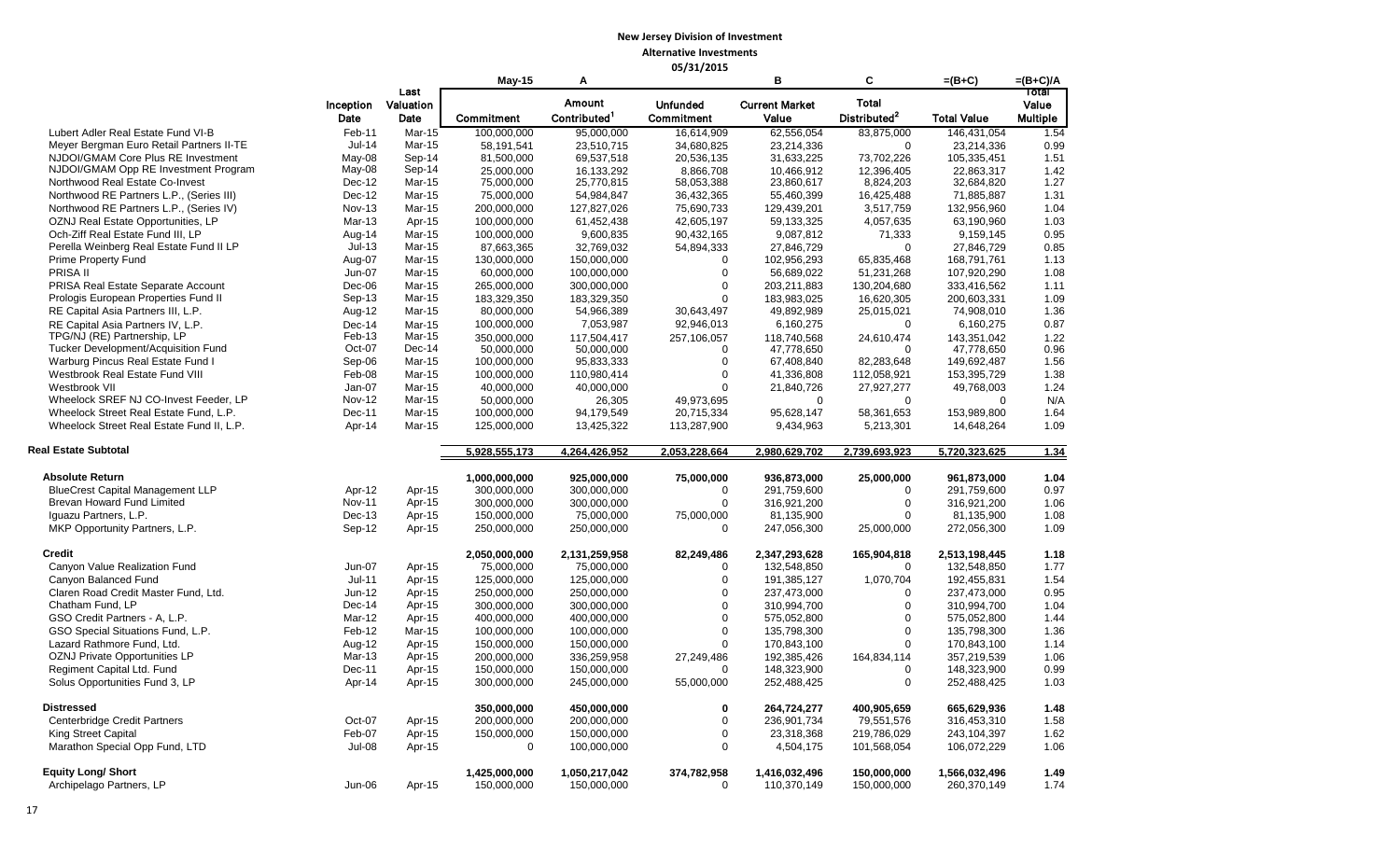|                                                                           |                    |                   | <b>May-15</b>              | A                         |                               | B                              | C                        | $=(B+C)$           | $=(B+C)/A$               |
|---------------------------------------------------------------------------|--------------------|-------------------|----------------------------|---------------------------|-------------------------------|--------------------------------|--------------------------|--------------------|--------------------------|
|                                                                           |                    | Last              |                            | Amount                    |                               |                                | <b>Total</b>             |                    | Total                    |
|                                                                           | Inception<br>Date  | Valuation<br>Date | Commitment                 | Contributed <sup>1</sup>  | <b>Unfunded</b><br>Commitment | <b>Current Market</b><br>Value | Distributed <sup>2</sup> | <b>Total Value</b> | Value<br><b>Multiple</b> |
| Bay Pond Partners, L.P.                                                   | Apr-12             | Apr-15            | 200,000,000                | 200,000,000               | $\overline{0}$                | 256,267,600                    | $\overline{0}$           | 256,267,600        | 1.28                     |
| Cadian Fund, L.P.                                                         | $May-12$           | Apr-15            | 100,000,000                | 100,000,000               | $\mathbf 0$                   | 123,219,200                    | 0                        | 123,219,200        | 1.23                     |
| Omega Overseas Partners Ltd. Class-B                                      | Jan-07             | Apr-15            | 225,000,000                | 150,000,000               | 75,000,000                    | 247,633,350                    | $\mathbf 0$              | 247,633,350        | 1.65                     |
| Scopia PX, LLC                                                            | $Jan-13$           |                   | 250,000,000                | 150,000,000               | 100,000,000                   | 184,004,100                    | $\mathbf 0$              | 184,004,100        | 1.23                     |
| ValueAct Capital Partners II, L.P.                                        | <b>Nov-11</b>      | Apr-15            | 150,000,000                |                           | $\Omega$                      |                                | $\mathbf 0$              |                    |                          |
|                                                                           |                    | Apr-15            |                            | 150,000,000               |                               | 295,068,450                    | $\mathbf 0$              | 295,068,450        | 1.97                     |
| ValueAct Co-Invest International LP<br>Visium Balanced Offshore Fund, Ltd | $Jun-13$<br>Aug-12 | Apr-15<br>Apr-15  | 200,000,000<br>150,000,000 | 50,217,042<br>100,000,000 | 149,782,958                   | 58,096,447                     | $\Omega$                 | 58,096,447         | 1.16<br>1.41             |
|                                                                           |                    |                   |                            |                           | 50,000,000                    | 141,373,200                    |                          | 141,373,200        |                          |
| <b>Event Driven</b>                                                       |                    |                   | 1,400,000,000              | 1,409,958,934             | 128,538,958                   | 1,648,382,712                  | 258,733,366              | 1,907,116,078      | 1.35                     |
| Cevian Capital II, L.P.                                                   | Apr-12             | Apr-15            | 150,000,000                | 150,000,000               | $\mathbf 0$                   | 208,690,950                    | $\mathbf 0$              | 208,690,950        | 1.39                     |
| Davidson Kempner Institutional Partners, L.P                              | Dec-06             | Apr-15            | 150,000,000                | 150,000,000               | $\Omega$                      | 231,354,000                    | $\mathbf 0$              | 231,354,000        | 1.54                     |
| Elliott Associates, L.P.                                                  | Apr-12             | Mar-15            | 200,000,000                | 200,000,000               | $\mathbf 0$                   | 211,466,000                    | $\mathbf 0$              | 211,466,000        | 1.06                     |
| JANA Strategic Investment Fund II, LP                                     | $Jun-13$           | Apr-15            | 300,000,000                | 318, 147, 762             | 120,350,130                   | 192,862,319                    | 138,497,892              | 331,360,211        | 1.04                     |
| Pershing Square LP                                                        | Apr-10             | Apr-15            | 200,000,000                | 200,000,000               | $\mathbf 0$                   | 270,983,585                    | 85,000,000               | 355,983,585        | 1.78                     |
| Starboard Leaders Fund LP                                                 | Mar-14             | Apr-15            | 125,000,000                | 116,811,172               | 8,188,828                     | 146,471,164                    | $\mathbf 0$              | 146,471,164        | 1.25                     |
| Starboard Value and Opportunity LP                                        | Mar-14             | Apr-15            | 75,000,000                 | 75,000,000                | $\pmb{0}$                     | 90,288,600                     | $\mathbf 0$              | 90,288,600         | 1.20                     |
| Third Point Offshore Fund, LTD.                                           | Apr-11             | Apr-15            | 100,000,000                | 100,000,000               | $\mathbf 0$                   | 141,849,494                    | 10,235,474               | 152,084,968        | 1.52                     |
| York Capital Management, LP                                               | Feb-07             | Apr-15            | 100,000,000                | 100,000,000               | $\mathbf 0$                   | 154,416,600                    | 25,000,000               | 179,416,600        | 1.79                     |
| <b>Fund of Funds</b>                                                      |                    |                   | 2,210,000,000              | 2,085,258,928             | 124,741,072                   | 2,700,049,673                  | 104,590,586              | 2,804,640,259      | 1.34                     |
| AIMS/NJ Multi-Strategy Portfolio, LLC                                     | Aug-06             | Apr-15            | 550,000,000                | 550,000,000               | $\mathbf 0$                   | 757,764,560                    | $\mathbf 0$              | 757,764,560        | 1.38                     |
| Arden Garden State NJ Fund LP.                                            | Jun-06             | Apr-15            | 500,000,000                | 500,000,000               | $\mathbf 0$                   | 522,056,654                    | 75,000,000               | 597,056,654        | 1.19                     |
| Protege Partners, LP                                                      | <b>Jun-07</b>      | Apr-15            | 150,000,000                | 150,000,000               | $\mathbf 0$                   | 193,862,514                    | $\Omega$                 | 193,862,514        | 1.29                     |
| RC Woodley Park, LP                                                       | Aug-06             | Mar-15            | 810,000,000                | 751,258,928               | 58,741,072                    | 1,080,591,231                  | 29,590,586               | 1,110,181,817      | 1.48                     |
| Reservoir Strategic Partners Fund, LP                                     | $Jul-11$           | Apr-15            | 200,000,000                | 134,000,000               | 66,000,000                    | 145,774,714                    | $\mathbf 0$              | 145,774,714        | 1.09                     |
| <b>Global Macro</b>                                                       |                    |                   | 300,000,000                | 300,000,000               | 0                             | 354,772,450                    | 25,000,000               | 379,772,450        | 1.27                     |
| Lynx (Bermuda) Ltd.                                                       | Mar-11             | Apr-15            | 100,000,000                | 100,000,000               | $\mathbf 0$                   | 107,259,450                    | 25,000,000               | 132,259,450        | 1.32                     |
| Winton Futures Fund                                                       | $Jan-11$           | Apr-15            | 200,000,000                | 200,000,000               | $\mathbf 0$                   | 247,513,000                    | $\mathbf 0$              | 247,513,000        | 1.24                     |
| <b>Multi-Strategy</b>                                                     |                    |                   | 300,000,000                | 450,000,000               | 0                             | 306,530,981                    | 306,400,000              | 612.930.981        | 1.36                     |
| AG Garden Partners, LP                                                    | Mar-06             | Apr-15            | $\mathbf 0$                | 150,000,000               | $\mathbf 0$                   | 5,542,331                      | 156,400,000              | 161,942,331        | 1.08                     |
| Farallon Capital Inst. Partners, L.P.                                     | Jun-07             | Apr-15            | 150,000,000                | 150,000,000               | $\pmb{0}$                     | 99,062,325                     | 75,000,000               | 174,062,325        | 1.16                     |
| OZ Domestic Partners II, Ltd.                                             | Jun-06             | Apr-15            | 150,000,000                | 150,000,000               | $\mathbf 0$                   | 201,926,325                    | 75,000,000               | 276,926,325        | 1.85                     |
| <b>Hedge Fund Subtotal</b>                                                |                    |                   |                            |                           |                               |                                |                          |                    |                          |
|                                                                           |                    |                   | 9,035,000,000              | 8,801,694,862             | 785,312,474                   | 9,974,659,217                  | 1,436,534,428            | 11,411,193,646     | 1.30                     |
|                                                                           |                    |                   |                            |                           |                               |                                |                          |                    |                          |
| Aether Real Assets III Surplus, LP                                        | <b>Nov-13</b>      | Dec-14            | 100,000,000                | 23,909,246                | 76,301,206                    | 22,729,948                     | 210,452                  | 22,940,400         | 0.96                     |
| Aether Real Assets III, LP                                                | <b>Nov-13</b>      | Dec-14            | 30,000,000                 | 4,834,103                 | 25,230,228                    | 4,481,769                      | 64,331                   | 4,546,100          | 0.94                     |
| Blackstone Energy Partners, L.P.                                          | Mar-12             | Mar-15            | 150,000,000                | 173,188,428               | 993,397                       | 155,225,922                    | 68,243,923               | 223,469,845        | 1.29                     |
| Blackstone Energy Partners II, L.P.                                       | Jan-15             | N/A               | 80,000,000                 | $\Omega$                  | 80,000,000                    | $\mathbf 0$                    | $\mathbf 0$              | $\Omega$           | N/A                      |
| <b>Blackstone Resources Select Fund</b>                                   | Aug-11             | Apr-15            | 250,000,000                | 250,000,000               | $\mathbf 0$                   | 184,684,750                    | $\mathbf 0$              | 184,684,750        | 0.74                     |
| Blackstone TOP Fund - A, L.P.                                             | $Jul-12$           | Mar-15            | 389,985,858                | 555,859,888               | 10,353,625                    | 435,607,357                    | 183,782,065              | 619,389,422        | 1.11                     |
| BX NJ Co-Invest, L.P.                                                     | Aug-12             | Dec-14            | 20,014,142                 | 21,312,944                | 15,271,150                    | 44,562,438                     | 16,569,952               | 61,132,390         | 2.87                     |
| Gresham Commodity Fund (ETAP)                                             | Feb-08             | Apr-15            | 200,000,000                | 200,000,000               | $\mathbf 0$                   | 118,453,400                    | $\Omega$                 | 118,453,400        | 0.59                     |
| Gresham Commodity Fund (TAP)                                              | Nov-07             | Apr-15            | 200,000,000                | 200,000,000               | $\mathbf 0$                   | 71,568,375                     | 75,000,000               | 146,568,375        | 0.73                     |
| GSO Energy Partners - A, L.P.                                             | Mar-12             | Mar-15            | 470,000,000                | 327,329,739               | 222,633,890                   | 307,257,230                    | 81,539,253               | 388,796,483        | 1.19                     |
| Hitecvision VII, L.P.                                                     | Apr-14             | Mar-15            | 100,000,000                | 6,900,780                 | 93,099,220                    | 4,874,863                      | $\mathbf 0$              | 4,874,863          | 0.71                     |
| OZNJ Real Asset Opportunities, LP                                         | Mar-13             | Apr-15            | 100,000,000                | 74,362,559                | 25,741,620                    | 77,978,873                     | 104,179                  | 78,083,052         | 1.05                     |
| RC Woodley Park, L.P.                                                     | May-11             | Mar-15            | 135,000,000                | 135,000,000               | $\mathbf 0$                   | 894,490                        | 89,569,359               | 90,463,849         | 0.67                     |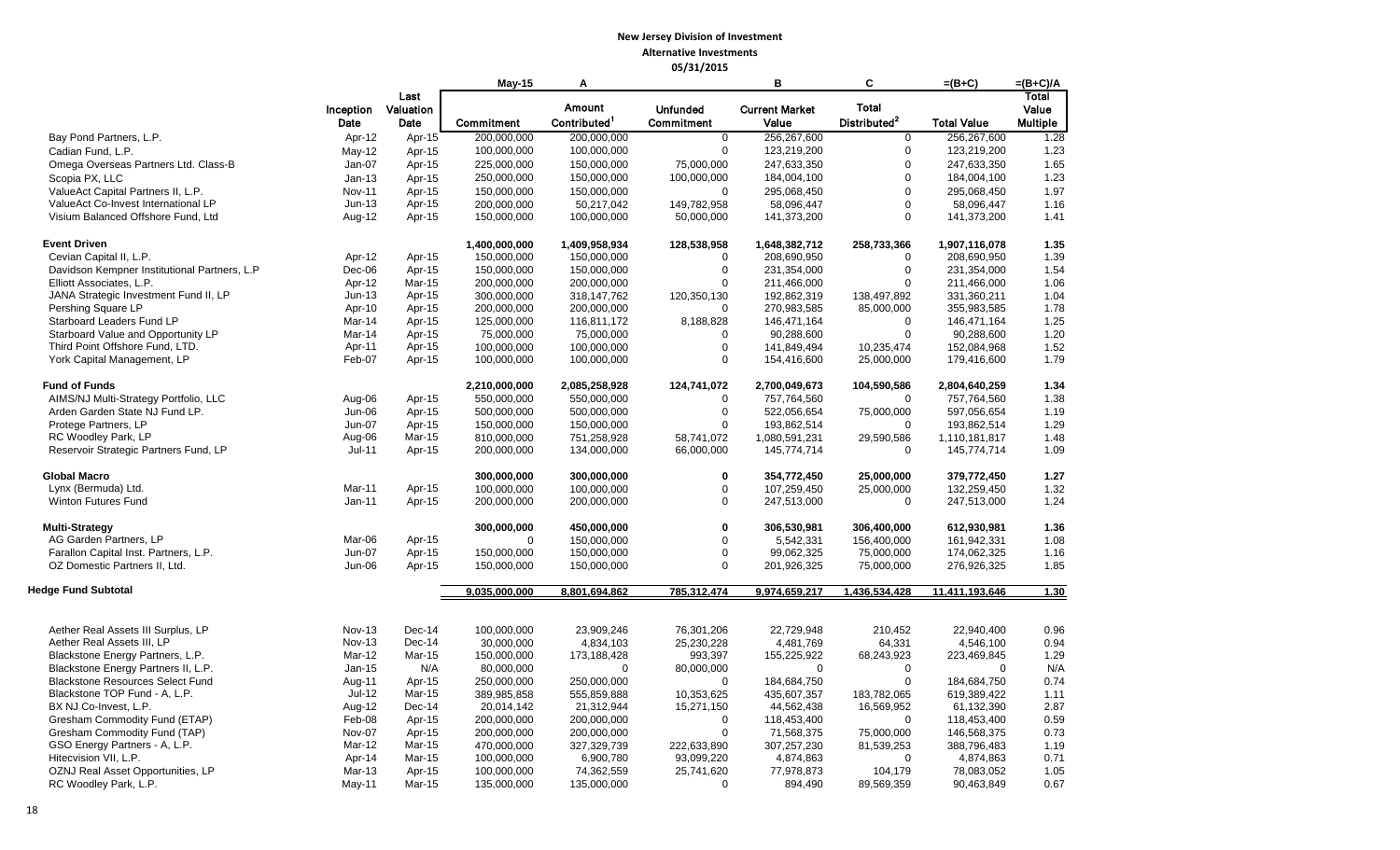|                                        |                   |                           | $May-15$       | A                            |                                      | в                              | C                                 | $=(B+C)$           | $=(B+C)/A$                               |
|----------------------------------------|-------------------|---------------------------|----------------|------------------------------|--------------------------------------|--------------------------------|-----------------------------------|--------------------|------------------------------------------|
|                                        | Inception<br>Date | Last<br>Valuation<br>Date | Commitment     | Amount<br><b>Contributed</b> | <b>Unfunded</b><br><b>Commitment</b> | <b>Current Market</b><br>Value | Total<br>Distributed <sup>2</sup> | <b>Total Value</b> | <b>Total</b><br>Value<br><b>Multiple</b> |
| <b>Sheridan Production Partners I</b>  | Aug-07            | Mar-15                    | 50,000,000     | 52,250,000                   |                                      | 25.642.003                     | 43.625.000                        | 69,267,003         | 1.33                                     |
| Sheridan Production Partners II-B, L.P | Nov-10            | Mar-15                    | 100,000,000    | 100,000,000                  |                                      | 41,957,000                     | 7,000,000                         | 48.957.000         | 0.49                                     |
| Tenaska Power Fund II, L.P.            | Sep-08            | Mar-15                    | 100,000,000    | 88,082,911                   | 11.917.089                           | 34,342,538                     | 47,890,056                        | 82,232,594         | 0.93                                     |
| Warburg Pincus Energy, L.P.            | May-14            | Mar-15                    | 100,000,000    | 6,100,000                    | 93,900,000                           | 4,897,355                      |                                   | 4,897,355          | 0.80                                     |
| <b>Real Assets Subtotal</b>            |                   |                           | 2,575,000,000  | 2,219,130,598                | 655,441,424                          | 1,535,158,310                  | 613,598,570                       | 2,148,756,880      | 0.97                                     |
| <b>Grand Total</b>                     |                   |                           | 30,142,674,984 | 25,582,748,685               | 7,352,795,186                        | 21,705,471,587                 | 12,097,363,684                    | 33,802,835,272     | 1.32                                     |

1. Amount Contributed does not include adjustment for portion of total distributions that are recallable. Contributions does include return of unused funded capital.

2. Total distributed include recallable portion of proceeds.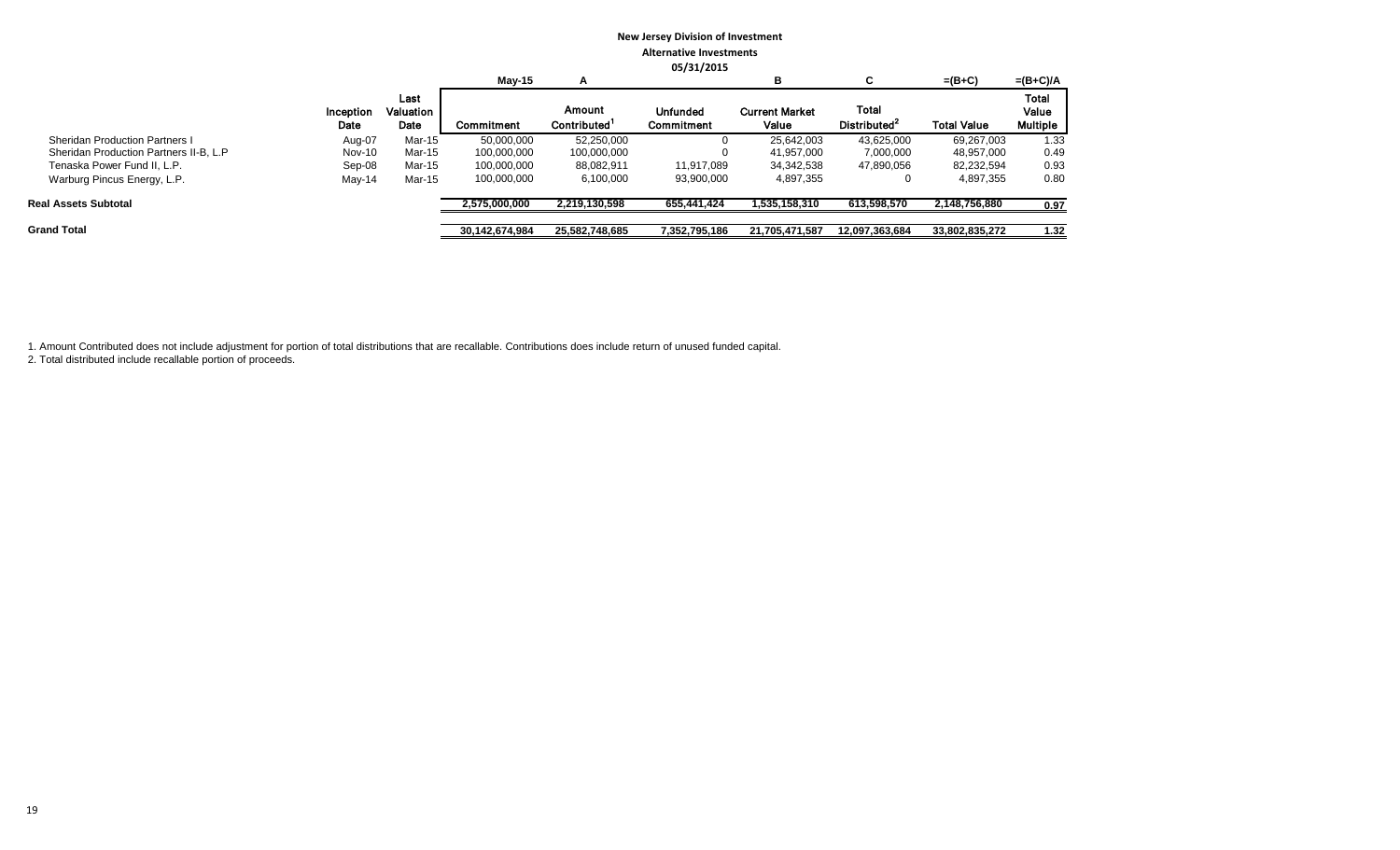#### **New Jersey Division of Investment Global Diversified Credit 05/31/15**

## **Global Diversified Credit as of May 31, 2015**

Presents underlying fund level information including the Portfolio's original commitments, funded amounts to date, remaining commitments and the distributions to date.

|                                             |                       |                           | May-15            | A                     |                               | в                              | C.                             | $=(B+C)$           | $=(B+C)/A$                            |
|---------------------------------------------|-----------------------|---------------------------|-------------------|-----------------------|-------------------------------|--------------------------------|--------------------------------|--------------------|---------------------------------------|
|                                             | <b>Inception Date</b> | Last<br>Valuation<br>Date | <b>Commitment</b> | Amount<br>Contributed | <b>Unfunded</b><br>Commitment | <b>Current Market</b><br>Value | Total Distributed <sup>2</sup> | <b>Total Value</b> | <b>Total Value</b><br><b>Multiple</b> |
| <b>BlackRock Credit Investors</b>           | Oct-07                | Mar-15                    | 400,000,000       | 400,000,000           | 0                             | 29,995,901                     | 353,290,356                    | 383,286,257        | 0.96                                  |
| <b>BlackRock Credit Investors Co-Invest</b> | Oct-09                | Mar-15                    | 144,000,000       | 144,000,000           | 0                             | 1,435,273                      | 260,693,437                    | 262,128,710        | 1.82                                  |
| Cerberus NJ Credit Opportunities Fund, L.P. | Apr-12                | Mar-15                    | 300,000,000       | 280,472,637           | 52,363,184                    | 273,198,392                    | 67,661,692                     | 340,860,083        | 1.22                                  |
| Golden Tree Opportunities LP-Class D        | Sep-07                | Apr-15                    | 250,000,000       | 249,500,000           | 500,000                       | 448,202,512                    | 4,676,086                      | 452,878,598        | 1.82                                  |
| Knight TAO, L.P.                            | $Oct-14$              | Mar-15                    | 400,000,000       | 121,502,350           | 278,497,650                   | 129,135,978                    | $\mathbf 0$                    | 129,135,978        | 1.06                                  |
| Knight/TPG NPL - C, L.P.                    | Mar-12                | Mar-15                    | 70,382,674        | 78,556,376            | 5,000,000                     | 63,659,377                     | 47,813,773                     | 111,473,150        | 1.42                                  |
| Och Ziff Capital                            | Apr-10                | Apr-15                    | 350,000,000       | 291,029,803           | 58,970,197                    | 831,304,805                    | $\mathbf 0$                    | 831,304,805        | 2.86                                  |
| OZSC II, LP                                 | Mar-13                | Apr-15                    | 350,000,000       | 356,956,696           | 16,805,140                    | 379,027,812                    | 23,761,836                     | 402,789,649        | 1.13                                  |
| <b>TCW Direct Lending LLC</b>               | Mar-15                | Mar-15                    | 150,000,000       | 12,750,000            | 137,250,000                   | 11,700,458                     | $\Omega$                       | 11,700,458         | 0.92                                  |
| TPG Opportunities Partners III (A), LP      | Apr-14                | Mar-15                    | 100,000,000       | 17,457,707            | 82,542,293                    | 16,603,554                     | 14,308                         | 16,617,862         | 0.95                                  |
| TPG Specialty Lending, Inc.                 | May-11                | May-15                    | 200,000,000       | 102,684,312           | 0                             | 131,601,344                    | 26,663,340                     | 158,264,683        | 1.54                                  |
| Total                                       |                       |                           | 2,714,382,674     | 2,054,909,881         | 631,928,464                   | 2,315,865,406                  | 784,574,827                    | 3,100,440,233      | 1.51                                  |

1. Amount Contributed does not include adjustment for portion of total distributions that are recallable. Contributions does include return of unused funded capital.

2. Total distributed include recallable portion of proceeds.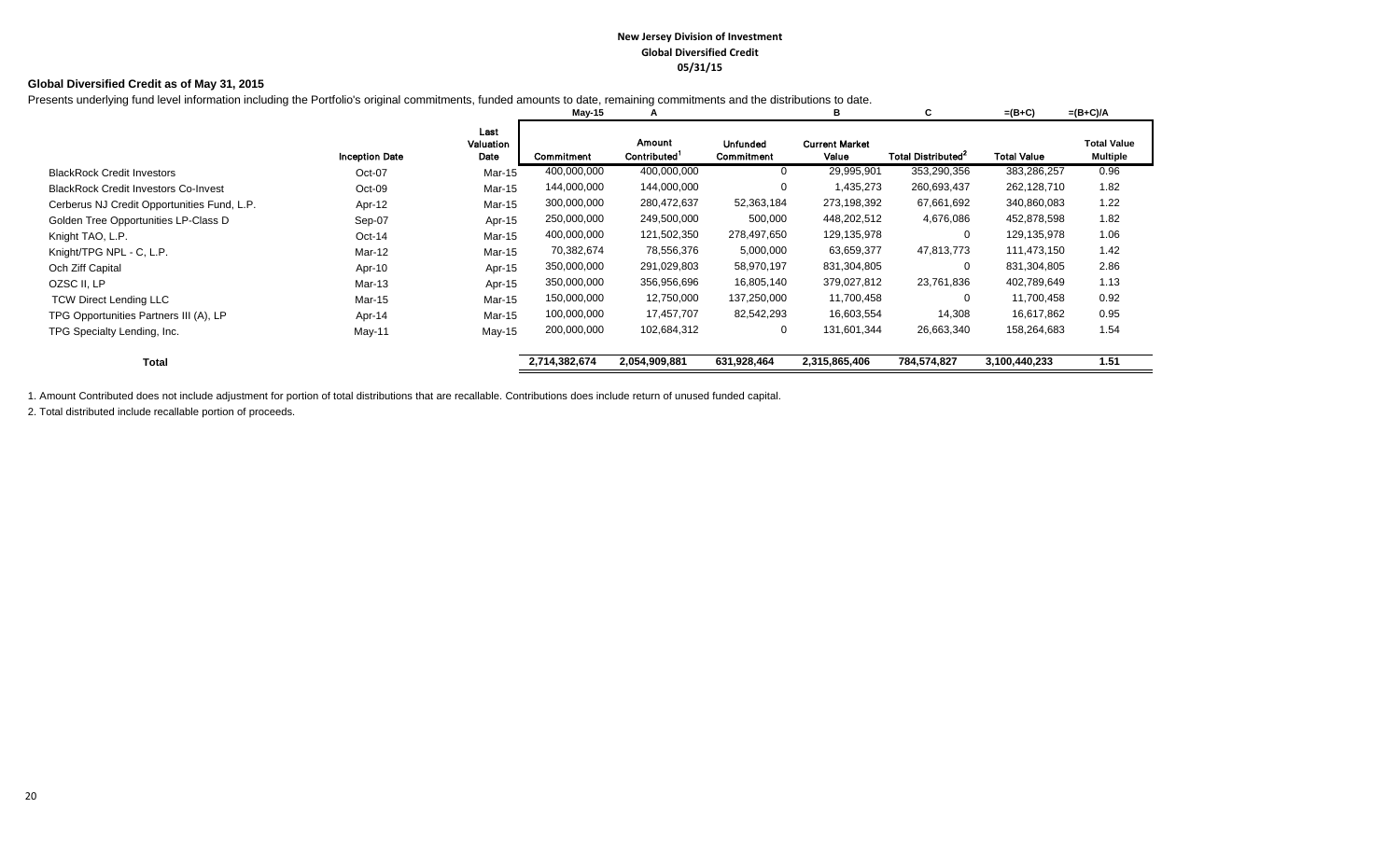# **New Jersey Division of Investment Opportunistic Investments 05/31/15**

## **Opportunistic Investments as of May 31, 2015**

Presents underlying fund level information including the Portfolio's original commitments, funded amounts to date, remaining commitments and the distributions to date.

|                            |                       |                               | $Mav-15$          | A                                  |                                      | в                              | ⌒                              | $=(B+C)$           | $=(B+C)/A$                  |
|----------------------------|-----------------------|-------------------------------|-------------------|------------------------------------|--------------------------------------|--------------------------------|--------------------------------|--------------------|-----------------------------|
|                            | <b>Inception Date</b> | <b>Last Valuation</b><br>Date | <b>Commitment</b> | Amount<br>Contributed <sup>1</sup> | <b>Unfunded</b><br><b>Commitment</b> | <b>Current Market</b><br>Value | Total Distributed <sup>2</sup> | <b>Total Value</b> | <b>Total Value Multiple</b> |
| Dyal NJ Investors, L.P.    | Oct-12                | Dec-14                        | 200,000,000       | 174,884,222                        | 46,834,826                           | 155,930,982                    | 49,555,107                     | 205,486,089        | 1.17                        |
| Dyal II NJ Investors, L.P. | $Jul-14$              | N/A                           | 250,000,000       | 42,056,209                         | 207,943,791                          | 41,221,646                     | 834,578                        | 42,056,224         | 1.00                        |
| Total                      |                       |                               | 450,000,000       | 216,940,431                        | 254,778,617                          | 197,152,628                    | 50,389,685                     | 247,542,313        | 1.14                        |

1. Amount Contributed does not include adjustment for portion of total distributions that are recallable. Contributions does include return of unused funded capital.

2. Total distributed include recallable portion of proceeds.